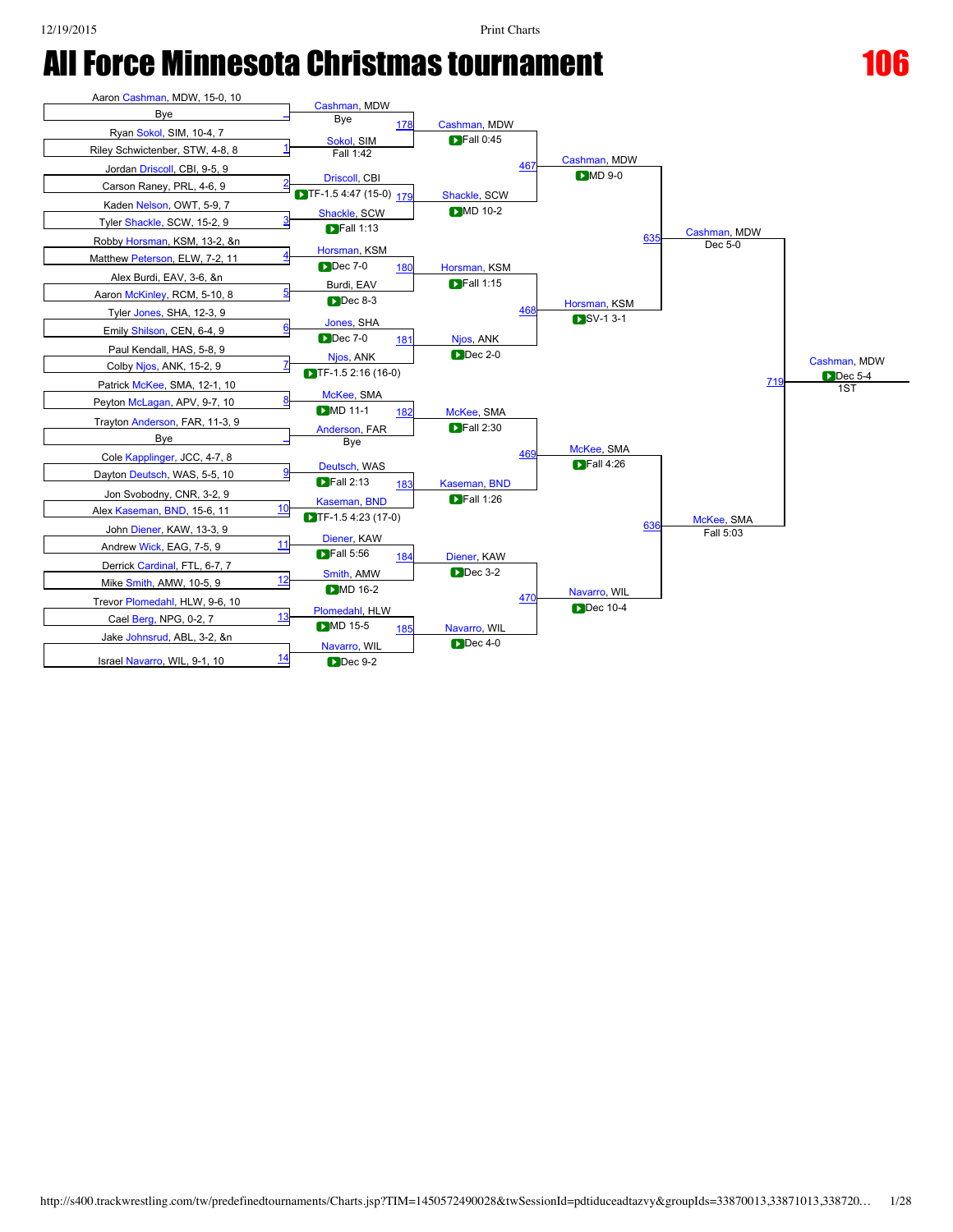## [Horsman](javascript:viewProfile(1977329009)), KSM<br>Dec 8-2 [Horsman](javascript:viewProfile(1977329009)), KSM [635](javascript:openBoutSheet(53,) [Kaseman,](javascript:viewProfile(1427468009)) [BND](javascript:viewClub(12862009))<br>Dec 5-4 [Kaseman,](javascript:viewProfile(1427468009)) [BND](javascript:viewClub(12862009)) [469](javascript:openBoutSheet(39,) [Plomedahl](javascript:viewProfile(451885009)), HLW [Plomedahl,](javascript:viewProfile(451885009)) HLW [185](javascript:openBoutSheet(31,) Bye [\\_](javascript:openBoutSheet(1,) 91 [579](javascript:openBoutSheet(49,) <mark>55</mark> Schwictenb, STW [Smith,](javascript:viewProfile(105138009)) AMW [523](javascript:openBoutSheet(45,) **Dec 9-2**  $\frac{1}{2}$  $\frac{1}{2}$  $\frac{1}{2}$  Dec 8-2  $\frac{1}{2}$  Schwictenb, STW 1 [Anderson](javascript:viewProfile(58245009)), FAR Bye **Dec 6-3** [Smith](javascript:viewProfile(105138009)), AMW [Smith,](javascript:viewProfile(105138009)) AMW [184](javascript:openBoutSheet(29,) Raney, PRL <u>[663](javascript:openBoutSheet(55,)</u><br>Dec 6-2 **663 Dec 6-2 D** Rall 0:54 **Raney, PRL** Dec 6-2 [Diener](javascript:viewProfile(59908009)), KAW **Fall 0:54** [290](javascript:openBoutSheet(20,) [Nelson,](javascript:viewProfile(54595009)) OWT [3](javascript:openBoutSheet(4,) [Anderson](javascript:viewProfile(58245009)), FAR<br>Dec 3-1 **D**Fall 3:44 [470](javascript:openBoutSheet(42,) [Peterson](javascript:viewProfile(54677009)), ELW [Deutsch,](javascript:viewProfile(154801009)) WAS [183](javascript:openBoutSheet(27,) [Peterson,](javascript:viewProfile(54677009)) ELW [4](javascript:openBoutSheet(5,) [Anderson](javascript:viewProfile(58245009)), FAR [580](javascript:openBoutSheet(50,) 57 [Peterson](javascript:viewProfile(54677009)), ELW [Anderson,](javascript:viewProfile(58245009)) FAR [524](javascript:openBoutSheet(46,) **D**Fall 0:43 [291](javascript:openBoutSheet(22,) [McKinley,](javascript:viewProfile(537165096)) RCM [5](javascript:openBoutSheet(6,) [691](javascript:openBoutSheet(57,)  $\blacksquare$  Fall 4:03 [Njos](javascript:viewProfile(58182009)), ANK **D**MD 10-2 **Fall 4:00** [Anderson,](javascript:viewProfile(58245009)) FAR [Anderson,](javascript:viewProfile(58245009)) FAR [182](javascript:openBoutSheet(25,) [Shilson](javascript:viewProfile(19681009)), CEN [6](javascript:openBoutSheet(7,) [692](javascript:openBoutSheet(58,) [Njos,](javascript:viewProfile(58182009)) ANK  $\frac{747}{571}$  $\frac{747}{571}$  $\frac{747}{571}$   $\frac{358}{571}$  $\frac{358}{571}$  $\frac{358}{571}$ 5TH Dec 5-0 [Shilson](javascript:viewProfile(19681009)), CEN [292](javascript:openBoutSheet(24,) Kendall, HAS [7](javascript:openBoutSheet(8,) [Navarro,](javascript:viewProfile(1452686009)) WIL **Dec 7-4** [733](javascript:openBoutSheet(60,) [663](javascript:openBoutSheet(55,)  $F$ all 2:27 3RD [McLagan](javascript:viewProfile(154185009)), APV [8](javascript:openBoutSheet(9,) [Kaseman,](javascript:viewProfile(1427468009)) [BND](javascript:viewClub(12862009)) [Shackle,](javascript:viewProfile(55151009)) SCW [McLagan](javascript:viewProfile(154185009)), APV **Fall 3:00** [McLagan,](javascript:viewProfile(154185009)) APV [McLagan](javascript:viewProfile(154185009)), APV [\\_](javascript:openBoutSheet(26,) Bye [\\_](javascript:openBoutSheet(10,) [664](javascript:openBoutSheet(56,) [Shackle,](javascript:viewProfile(55151009)) SCW [761](javascript:openBoutSheet(62,)  $\frac{359}{259}$  $\frac{359}{259}$  $\frac{359}{259}$  Bye 7TH [525](javascript:openBoutSheet(47,) Dec 2-0 [Jones](javascript:viewProfile(31453009)), SHA [181](javascript:openBoutSheet(23,) oplinger, JCC [9](javascript:openBoutSheet(11,) [Shackle,](javascript:viewProfile(55151009)) SCW Svobodny, CNR Svobodny, CNR [293](javascript:openBoutSheet(28,) Svobodny, CNR [10](javascript:openBoutSheet(12,) [581](javascript:openBoutSheet(51,) [Shackle,](javascript:viewProfile(55151009)) SCW [360](javascript:openBoutSheet(41,) **Fall** 2:15 [Njos](javascript:viewProfile(58182009)), ANK Dec  $4-2$ [467](javascript:openBoutSheet(33,) Burdi, EAV [180](javascript:openBoutSheet(21,) [Wick,](javascript:viewProfile(55835009)) EAG [11](javascript:openBoutSheet(13,) [Cardinal,](javascript:viewProfile(2025233009)) FTL [Johnsrud](javascript:viewProfile(2011487009)), ABL [Driscoll,](javascript:viewProfile(102353009)) CBI [294](javascript:openBoutSheet(30,) [Cardinal,](javascript:viewProfile(2025233009)) FTL [12](javascript:openBoutSheet(14,) [Navarro](javascript:viewProfile(1452686009)), WIL [664](javascript:openBoutSheet(56,) [361](javascript:openBoutSheet(43,) Dec 2-1 92 Dec 9-3 [526](javascript:openBoutSheet(48,) [Driscoll,](javascript:viewProfile(102353009)) CBI [179](javascript:openBoutSheet(19,) [Berg,](javascript:viewProfile(57236009)) NPG [13](javascript:openBoutSheet(15,) [Njos](javascript:viewProfile(58182009)), ANK<br>Dec 9-2 [Johnsrud](javascript:viewProfile(2011487009)), ABL [Johnsrud](javascript:viewProfile(2011487009)), ABL  $\frac{362}{295}$  $\frac{362}{295}$  $\frac{362}{295}$  Dec 5-2 ec 5-2 [Navarro,](javascript:viewProfile(1452686009)) WIL [582](javascript:openBoutSheet(52,) [Njos,](javascript:viewProfile(58182009)) ANK **[362](javascript:openBoutSheet(44,)** Dec 5-0  $\frac{636}{636}$  $\frac{636}{636}$  $\frac{636}{636}$  Dec 9-2  $\frac{636}{178}$  $\frac{636}{178}$  $\frac{636}{178}$  Njos, ANK  $\frac{468}{468}$  $\frac{468}{468}$  $\frac{468}{468}$  Dec 6-2 [Sokol,](javascript:viewProfile(52031009)) SIM 178 Dec 5-0  $\blacksquare$  Fall 2:45  $\blacksquare$  Fall 3:25 **DMD** 13-4 **D**Fall 1:00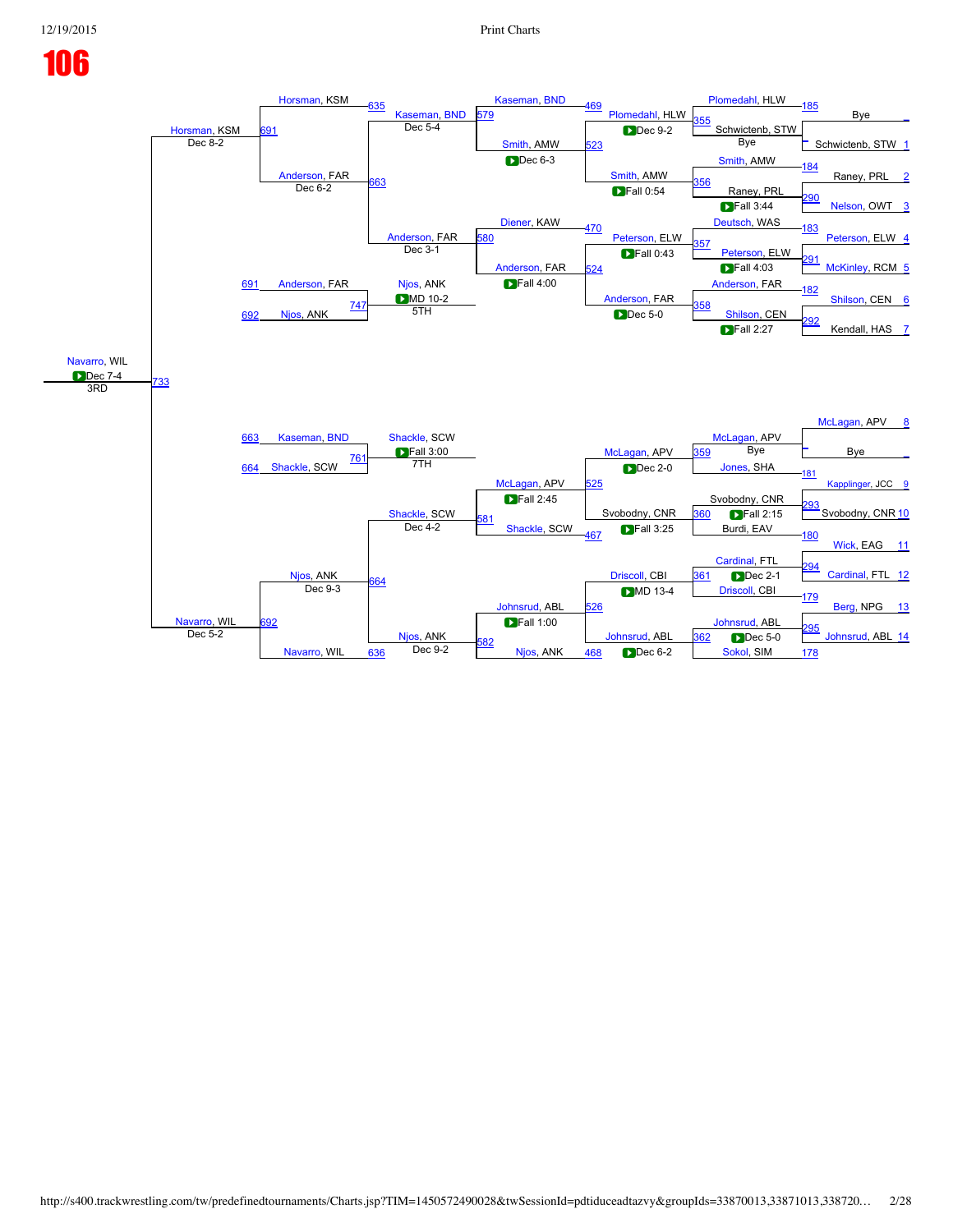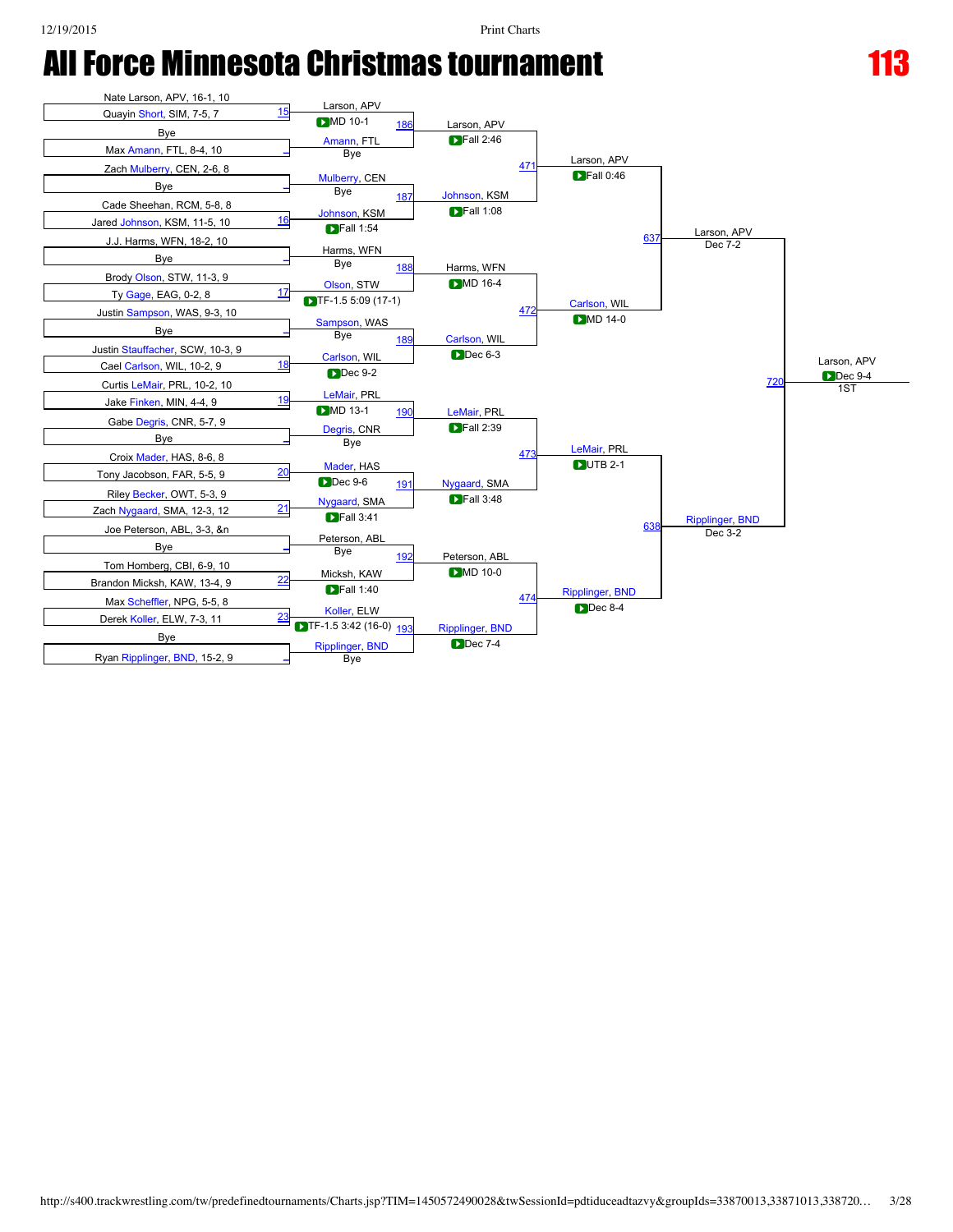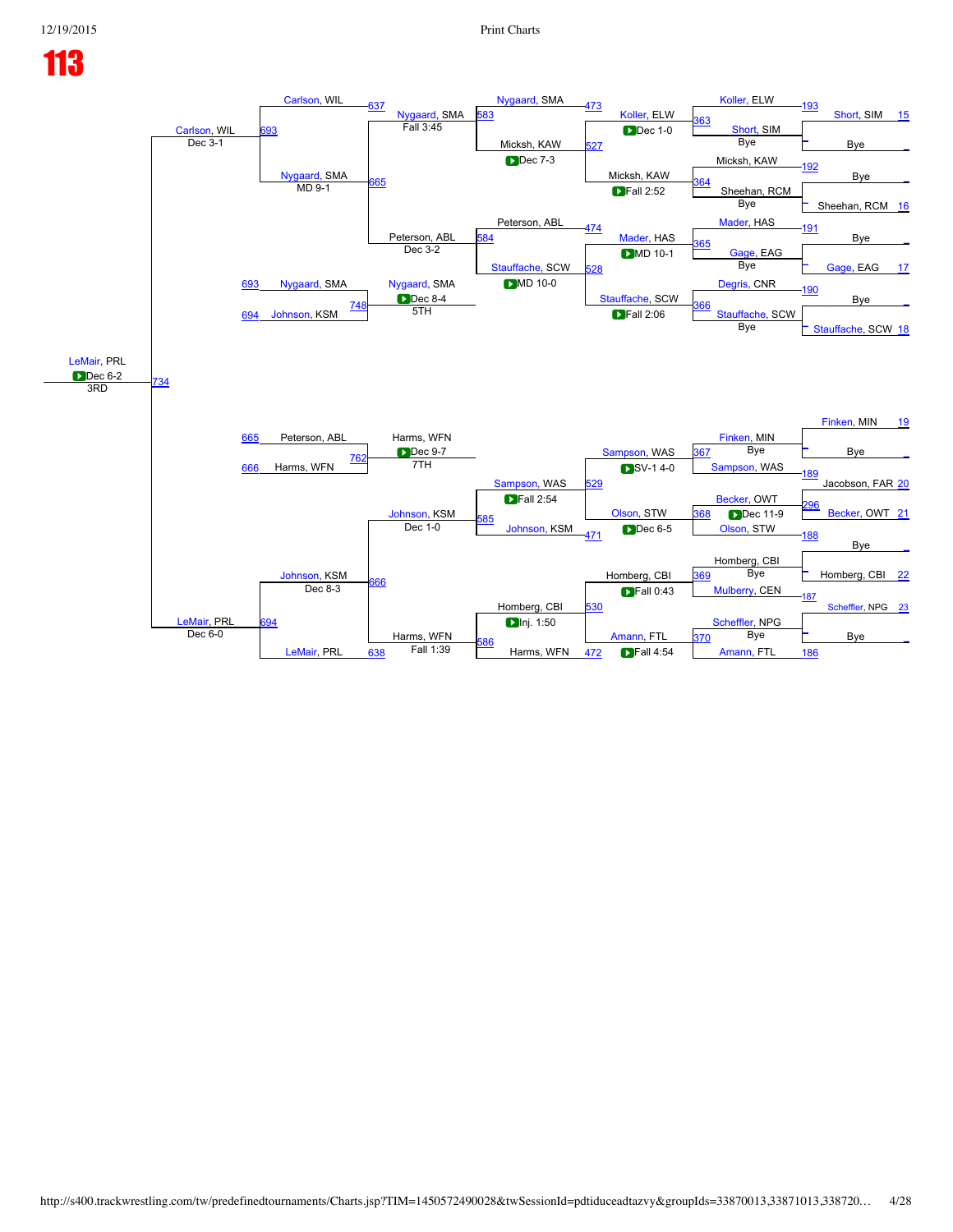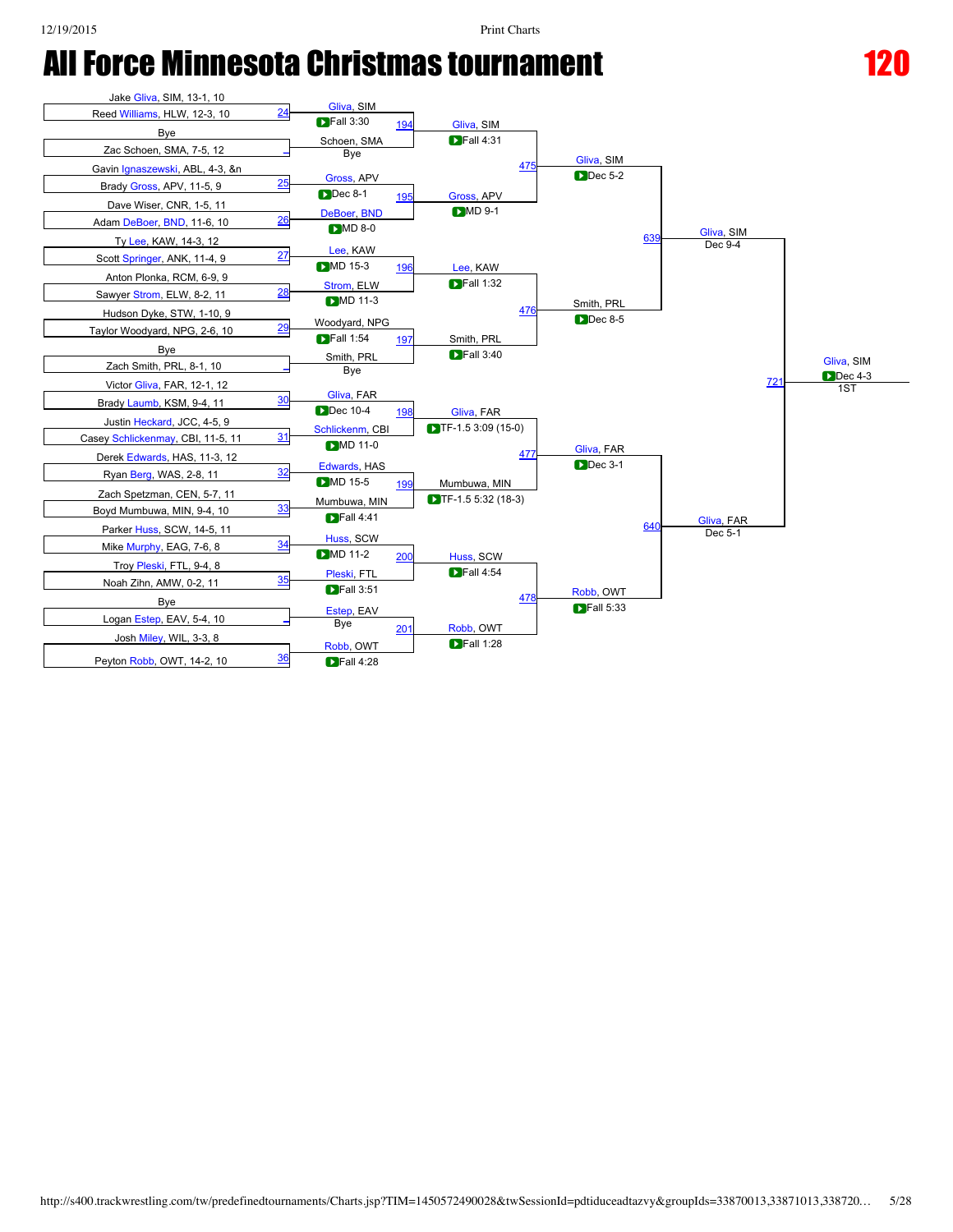### Smith, PRL<br>Dec 3-2 Smith, PRL [639](javascript:openBoutSheet(53,) gnaszewsk, ABL<br>Dec 3-1 Mumbuwa, MIN [477](javascript:openBoutSheet(39,) [Williams](javascript:viewProfile(5664009)), HLW [Estep](javascript:viewProfile(102605009)), EAV [201](javascript:openBoutSheet(31,) [Williams,](javascript:viewProfile(5664009)) HLW [24](javascript:openBoutSheet(1,) 95 87 [371](javascript:openBoutSheet(34,) [Williams](javascript:viewProfile(5664009)), HLW [Ignaszewsk](javascript:viewProfile(147348009)), ABL [531](javascript:openBoutSheet(45,) **DMD** 14-4  $Dec 3-2$  Bye  $Big\}$  Bye Bye Bye [Huss,](javascript:viewProfile(56364009)) SCW Bye  $\blacksquare$ Dec 5-0 [Ignaszewsk,](javascript:viewProfile(147348009)) ABL [Pleski](javascript:viewProfile(23148009)), FTL [200](javascript:openBoutSheet(29,) <u>uss, SCW [667](javascript:openBoutSheet(55,)</u><br>Dec 7-3 667 [372](javascript:openBoutSheet(35,) Dec 7-3 Bec 7-3 Bec 7-3 Bec 7-3 Bec 7-3 Bec 7-3 Bec 7-4 Bec 7-4 Bec 7-4 Bec 7-4 Bec 7-4 Bec 7-Dec 7-3 [Huss,](javascript:viewProfile(56364009)) SCW **Fall 2:01** [297](javascript:openBoutSheet(20,) Wiser, CNR [26](javascript:openBoutSheet(4,) [Huss](javascript:viewProfile(56364009)), SCW<br>Fall 3:41  $DMD 9-0$ [478](javascript:openBoutSheet(42,) [Edwards](javascript:viewProfile(2111246009)), HAS [Edwards](javascript:viewProfile(2111246009)), HAS [199](javascript:openBoutSheet(27,) [Springer](javascript:viewProfile(103624009)), ANK [27](javascript:openBoutSheet(5,) [Huss](javascript:viewProfile(56364009)), SCW [588](javascript:openBoutSheet(50,) [373](javascript:openBoutSheet(37,)<br>[Springer,](javascript:viewProfile(103624009)) ANK [Schlickenm](javascript:viewProfile(55813009)), CBI [532](javascript:openBoutSheet(46,) **Dec** 11-4 [298](javascript:openBoutSheet(22,) Plonka, RCM [28](javascript:openBoutSheet(6,) [695](javascript:openBoutSheet(57,)  $\blacksquare$ Fall 2:16 [Huss](javascript:viewProfile(56364009)), SCW **Dec 4-3 Dec 4-3** [Schlickenm](javascript:viewProfile(55813009)), CBI [Schlickenm,](javascript:viewProfile(55813009)) CBI [198](javascript:openBoutSheet(25,) Dyke, STW [29](javascript:openBoutSheet(7,) [696](javascript:openBoutSheet(58,) [Lee,](javascript:viewProfile(11972009)) KAW  $\frac{749}{2711}$  $\frac{749}{2711}$  $\frac{749}{2711}$ <u>Schlickerini, CBI 374</u><br>5TH **D**MD 14-0 <u>Dyke, STW</u> Bye [\\_](javascript:openBoutSheet(8,) Smith, PRL **Dec 5-3** [735](javascript:openBoutSheet(60,) [667](javascript:openBoutSheet(55,) Bye 3RD [Laumb](javascript:viewProfile(97499009)), KSM [30](javascript:openBoutSheet(9,) [Ignaszewsk,](javascript:viewProfile(147348009)) ABL [Gross,](javascript:viewProfile(31896009)) APV Grosset and APV [Heckard](javascript:viewProfile(102394009)), JCC **D**ec 8-6 [Strom,](javascript:viewProfile(738055009)) ELW Dec 8-6 Noodyard, NPG 375 DF <u>99</u> [Heckard,](javascript:viewProfile(102394009)) JCC [31](javascript:openBoutSheet(10,) [668](javascript:openBoutSheet(56,) [Gross](javascript:viewProfile(31896009)), APV [763](javascript:openBoutSheet(62,) **[375](javascript:openBoutSheet(40,) D**Fall 2:50 7TH 33 Woodyard, NPG [197](javascript:openBoutSheet(23,) [Berg](javascript:viewProfile(104137009)), WAS [32](javascript:openBoutSheet(11,) [Gross,](javascript:viewProfile(31896009)) APV Spetzman, CEN [Strom](javascript:viewProfile(738055009)), ELW [300](javascript:openBoutSheet(28,) Spetzman, CEN [33](javascript:openBoutSheet(12,) [589](javascript:openBoutSheet(51,) [Gross](javascript:viewProfile(31896009)), APV [376](javascript:openBoutSheet(41,) Dec 5-4 [Lee,](javascript:viewProfile(11972009)) KAW Dec  $9-2$ [475](javascript:openBoutSheet(33,) [Strom](javascript:viewProfile(738055009)), ELW [196](javascript:openBoutSheet(21,) [Murphy,](javascript:viewProfile(1816821009)) EAG [34](javascript:openBoutSheet(13,) [Murphy](javascript:viewProfile(1816821009)), EAG Schoen, SMA [DeBoer,](javascript:viewProfile(1423792009)) [BND](javascript:viewClub(12862009)) <u>01</u> Zihn, AMW  $35$ [Robb,](javascript:viewProfile(57198009)) OWT [668](javascript:openBoutSheet(56,) **[377](javascript:openBoutSheet(43,) Fall 0:48** [696](javascript:openBoutSheet(58,)  $MD 9-1$ [534](javascript:openBoutSheet(48,) [DeBoer,](javascript:viewProfile(1423792009)) [BND](javascript:viewClub(12862009)) [195](javascript:openBoutSheet(19,) Bye [\\_](javascript:openBoutSheet(15,) [Lee,](javascript:viewProfile(11972009)) KAW<br>MD 9-1 [Miley](javascript:viewProfile(369183096)), WIL Schoen, SMA  $\overline{a}$  Dec 3-9  $\overline{b}$  Dec 3-9  $\overline{b}$  Schoen, SMA  $\overline{a}$  Bye [Miley](javascript:viewProfile(369183096)), WIL [36](javascript:openBoutSheet(16,) Dec 8-2 [Robb](javascript:viewProfile(57198009)), OWT [590](javascript:openBoutSheet(52,) [Lee,](javascript:viewProfile(11972009)) KAW [378](javascript:openBoutSheet(44,) Bye [640](javascript:openBoutSheet(54,) MD 9-1 **Lee, KAW [476](javascript:openBoutSheet(36,) D**Dec 3-0 Schoen, SMA [194](javascript:openBoutSheet(17,) **DMD** 14-0  $\Gamma$ Fall 4:56 Dec 10-8 **DFall 3:41** Dec 12-8 Dec 3-0 **D**Dec 3-0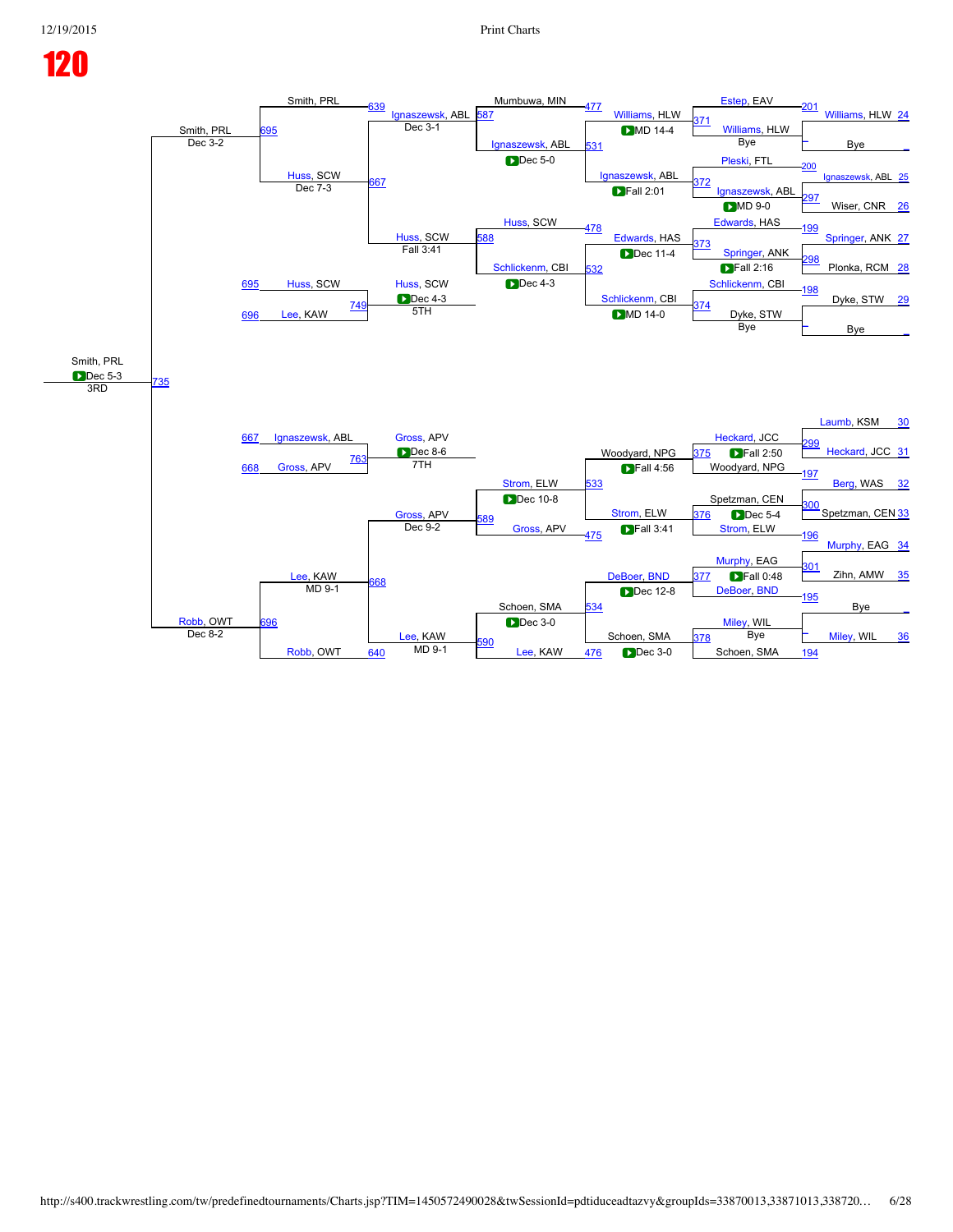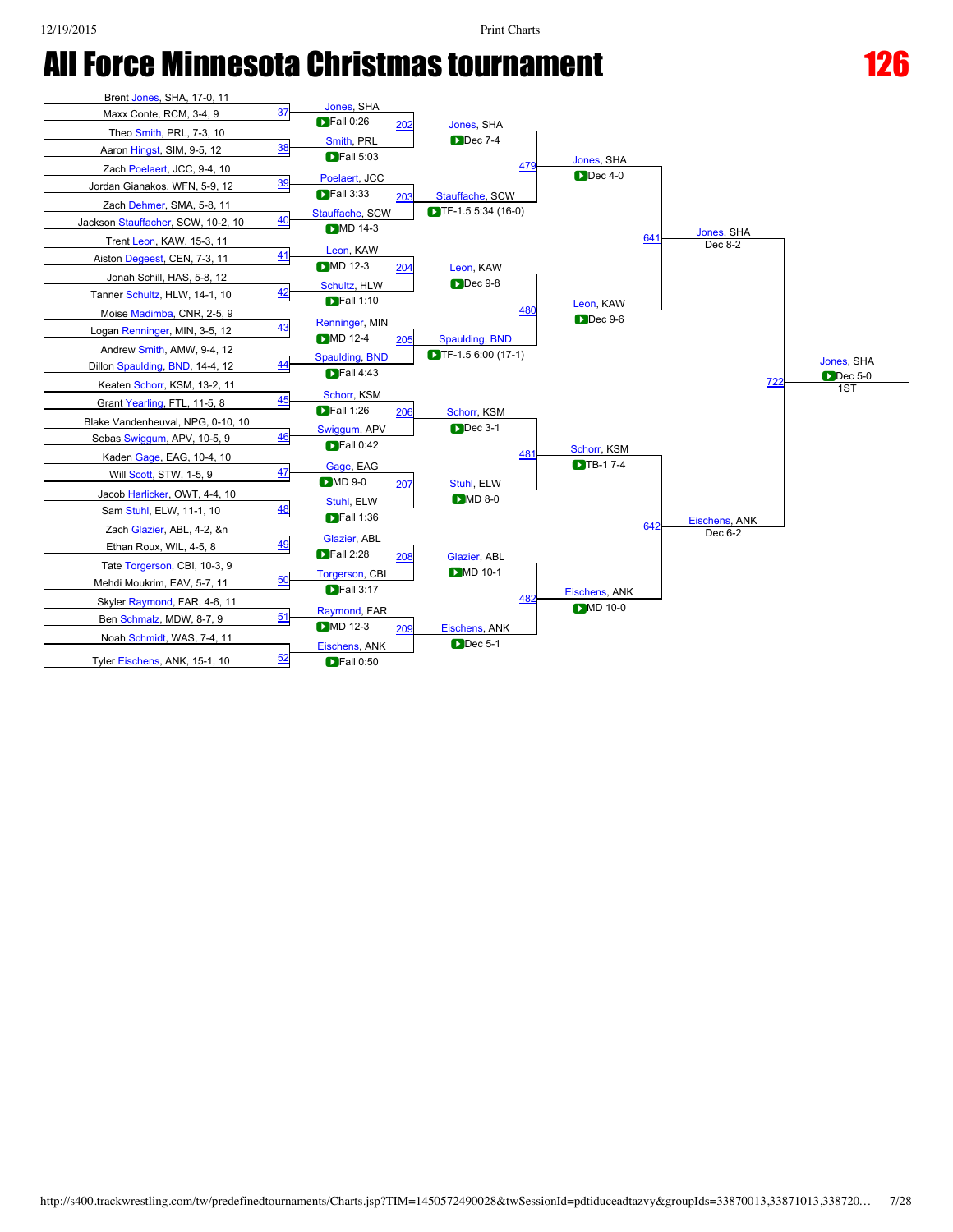## [Stuhl,](javascript:viewProfile(569465009)) ELW<br>Dec 5-2 [Leon](javascript:viewProfile(146590009)), KAW [641](javascript:openBoutSheet(53,) [Stuhl,](javascript:viewProfile(569465009)) ELW<br>Dec 5-3 [Stuhl](javascript:viewProfile(569465009)), ELW [481](javascript:openBoutSheet(39,) [Hingst,](javascript:viewProfile(29977009)) SIM [Raymond,](javascript:viewProfile(620304009)) FAR [209](javascript:openBoutSheet(31,) Conte, RCM [37](javascript:openBoutSheet(1,) 97 [591](javascript:openBoutSheet(49,) [379](javascript:openBoutSheet(34,)<br>[Hingst,](javascript:viewProfile(29977009)) SIM [Torgerson,](javascript:viewProfile(58511009)) CBI [535](javascript:openBoutSheet(45,)  $UTB 8-6$ and Exercise Contract on the Contract of the Contract of the Contract of the Contract of the Contract of the S<br>Dec 5-2 [Hingst](javascript:viewProfile(29977009)), SIM [38](javascript:openBoutSheet(2,) [Stuhl,](javascript:viewProfile(569465009)) ELW<br>Fall 1:07  $\blacksquare$ Fall 2:37  $\blacksquare$ Dec 4-0 [Torgerson,](javascript:viewProfile(58511009)) CBI [Torgerson,](javascript:viewProfile(58511009)) CBI [208](javascript:openBoutSheet(29,) Gianakos, WFN [39](javascript:openBoutSheet(3,) Fall 1:07 [669](javascript:openBoutSheet(55,) **[380](javascript:openBoutSheet(35,)** [Dehmer](javascript:viewProfile(104541009)), SMA [Glazier](javascript:viewProfile(104626009)), ABL  $\blacksquare$  Fall 4:20 [303](javascript:openBoutSheet(20,) [Dehmer,](javascript:viewProfile(104541009)) SMA [40](javascript:openBoutSheet(4,) [Glazier,](javascript:viewProfile(104626009)) ABL<br>Dec 3-1  $\blacksquare$  Fall 2:36 [482](javascript:openBoutSheet(42,) [Gage](javascript:viewProfile(146577009)), EAG [Gage](javascript:viewProfile(146577009)), EAG [207](javascript:openBoutSheet(27,) [Degeest](javascript:viewProfile(104595009)), CEN [41](javascript:openBoutSheet(5,) [Leon](javascript:viewProfile(146590009)), KAW [592](javascript:openBoutSheet(50,) [381](javascript:openBoutSheet(37,) [Degeest,](javascript:viewProfile(104595009)) CEN [Swiggum](javascript:viewProfile(58494009)), APV [536](javascript:openBoutSheet(46,) **Dec 3-1** [304](javascript:openBoutSheet(22,) Schill, HAS [42](javascript:openBoutSheet(6,) [697](javascript:openBoutSheet(57,)  $\blacksquare$  Fall 0:53 [Schorr,](javascript:viewProfile(54503009)) KSM **Dec** 1-0 **Fall 3:54** [Swiggum,](javascript:viewProfile(58494009)) APV [Swiggum](javascript:viewProfile(58494009)), APV [206](javascript:openBoutSheet(25,) [Madimba](javascript:viewProfile(416746096)), CNR [43](javascript:openBoutSheet(7,) [698](javascript:openBoutSheet(58,) [Schorr](javascript:viewProfile(54503009)), KSM  $750$   $282$  $5$ TH  $305$  MD 9-1  $\frac{1002}{\pi}$  [Smith,](javascript:viewProfile(2111123009)) AMW  $\frac{305}{\pi}$ [Smith](javascript:viewProfile(2111123009)), AMW [44](javascript:openBoutSheet(8,) [Stuhl](javascript:viewProfile(569465009)), ELW **Dec 11-10** [736](javascript:openBoutSheet(60,) [669](javascript:openBoutSheet(55,) **D**Fall 0:44 3RD [Yearling](javascript:viewProfile(57965009)), FTL [45](javascript:openBoutSheet(9,) [Glazier,](javascript:viewProfile(104626009)) ABL Glazier, ABL Glazier, ABL [Yearling,](javascript:viewProfile(57965009)) FTL  $\blacksquare$ Dec 5-2 [Schultz](javascript:viewProfile(45195009)), HLW [Yearling,](javascript:viewProfile(57965009)) FTL [306](javascript:openBoutSheet(26,) Vandenheuv, NPG [46](javascript:openBoutSheet(10,) [670](javascript:openBoutSheet(56,) [Spaulding](javascript:viewProfile(20225009)), [BND](javascript:viewClub(12862009)) [764](javascript:openBoutSheet(62,) **B**Fall 4:24 7TH [537](javascript:openBoutSheet(47,) [Renninger,](javascript:viewProfile(2062723009)) MIN [205](javascript:openBoutSheet(23,) [Scott,](javascript:viewProfile(540668096)) STW [47](javascript:openBoutSheet(11,) **TF-1.5 4:57 (17-2)** [Harlicker,](javascript:viewProfile(544928096)) OWT [Schultz](javascript:viewProfile(45195009)), HLW [307](javascript:openBoutSheet(28,)  $\overline{1884}$  Dec 11-8  $\overline{501}$  [Harlicker,](javascript:viewProfile(544928096)) OWT  $\overline{48}$  $\overline{48}$  $\overline{48}$ [Stauffache,](javascript:viewProfile(620048009)) SCW [384](javascript:openBoutSheet(41,) Dec 11-8 [Stauffache,](javascript:viewProfile(620048009)) SCW [479](javascript:openBoutSheet(33,) [Schultz](javascript:viewProfile(45195009)), HLW [204](javascript:openBoutSheet(21,) Roux, WIL [49](javascript:openBoutSheet(13,) Moukrim, EAV [Smith](javascript:viewProfile(56664009)), PRL [Poelaert,](javascript:viewProfile(2025295009)) JCC [308](javascript:openBoutSheet(30,) Moukrim, EAV [50](javascript:openBoutSheet(14,) [Stauffache,](javascript:viewProfile(620048009)) SCW [670](javascript:openBoutSheet(56,) **[385](javascript:openBoutSheet(43,)** Dec 7-5 [698](javascript:openBoutSheet(58,) Dec  $6-1$ [538](javascript:openBoutSheet(48,) [Poelaert,](javascript:viewProfile(2025295009)) JCC [203](javascript:openBoutSheet(19,) [Schmalz](javascript:viewProfile(57993009)), MDW [51](javascript:openBoutSheet(15,) [Schmidt,](javascript:viewProfile(103070009)) WAS <u>[309](javascript:openBoutSheet(32,)</u><br>Dec 6-5 **December 2009**<br>Dec 6-5 **December 2009** Smith, PRL 386 **December 2009** [Schmidt,](javascript:viewProfile(103070009)) WAS [52](javascript:openBoutSheet(16,) Dec 6-5 MD 9-1 Dec 6-3 **DFall 0:50**  $\blacktriangleright$  Fall 2:29  $\triangleright$  Fall 3:20

[594](javascript:openBoutSheet(52,)

[Schorr,](javascript:viewProfile(54503009)) KSM

[Smith,](javascript:viewProfile(56664009)) PRL

Dec 10-3

[386](javascript:openBoutSheet(44,) Fall 2:40

[642](javascript:openBoutSheet(54,) **[Spaulding](javascript:viewProfile(20225009)), [BND](javascript:viewClub(12862009)) [480](javascript:openBoutSheet(36,) Dec 10-3** [Smith](javascript:viewProfile(56664009)), PRL [202](javascript:openBoutSheet(17,)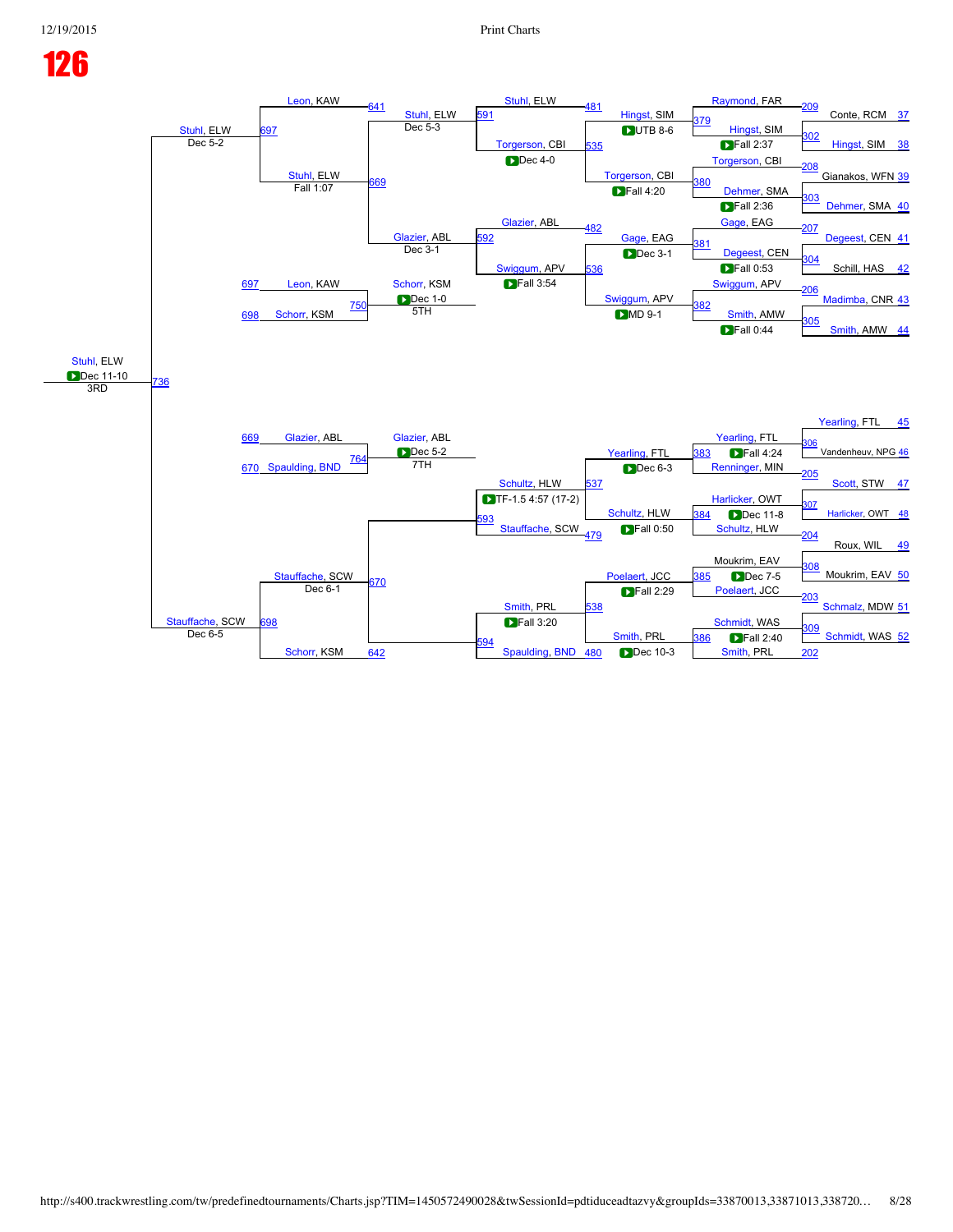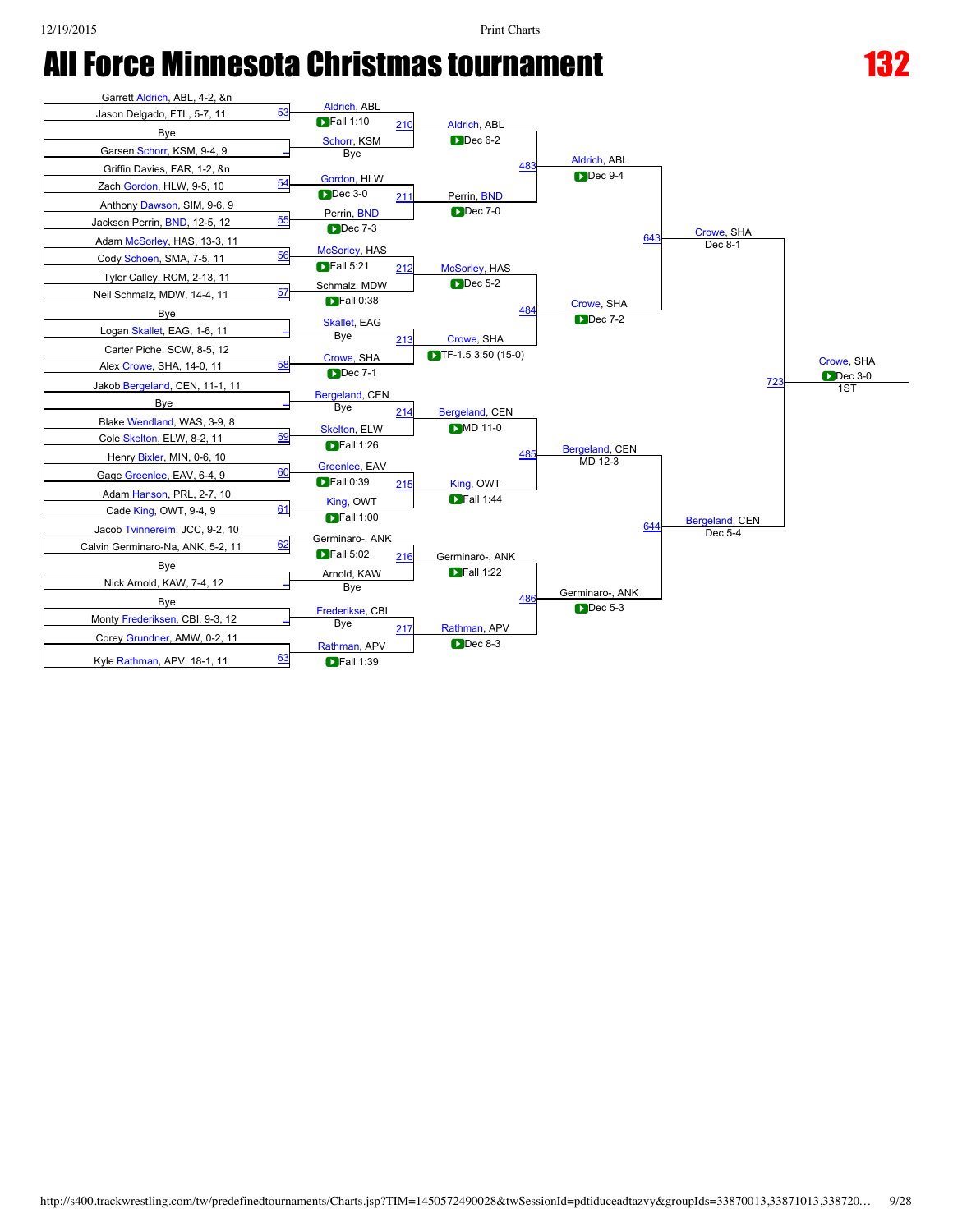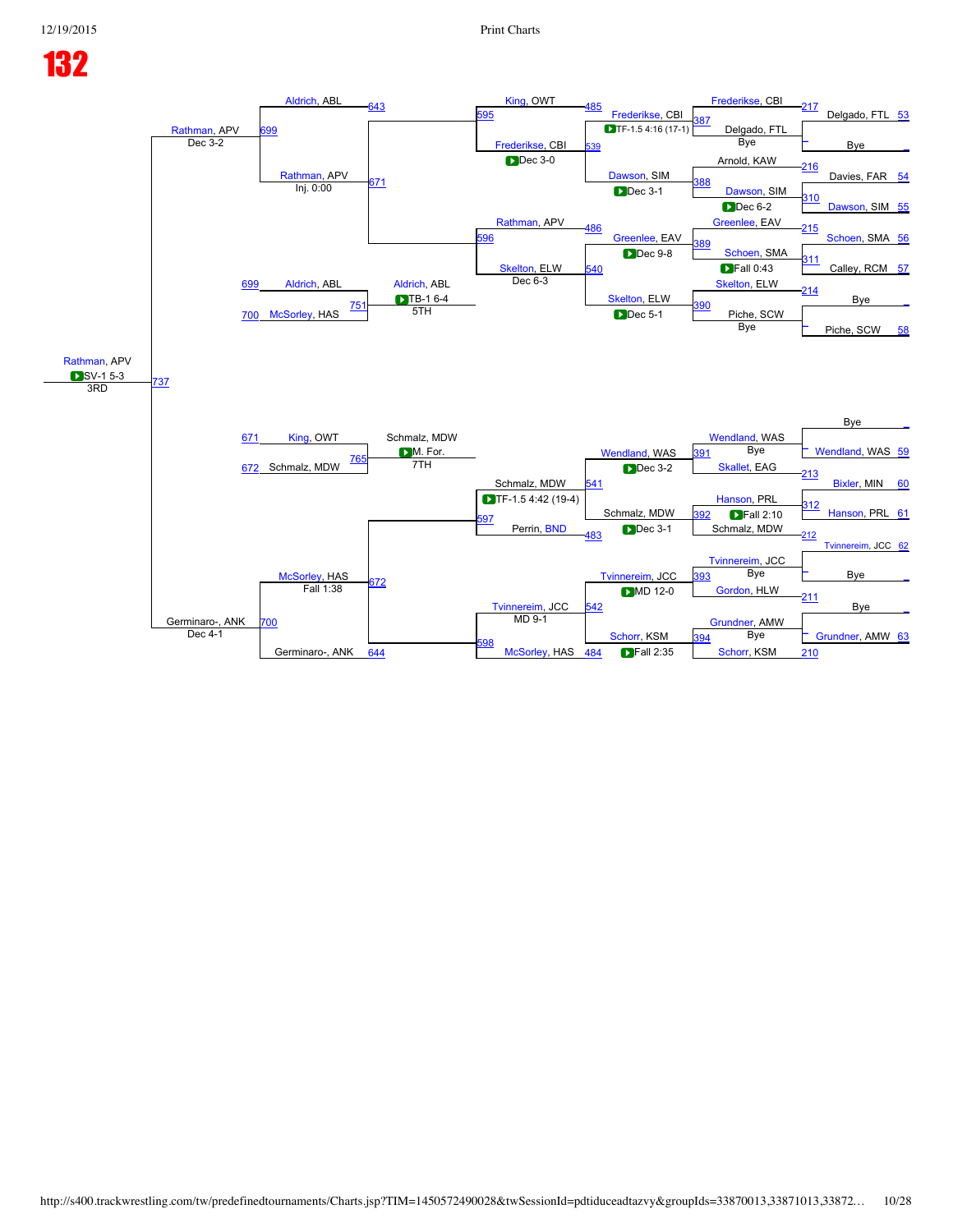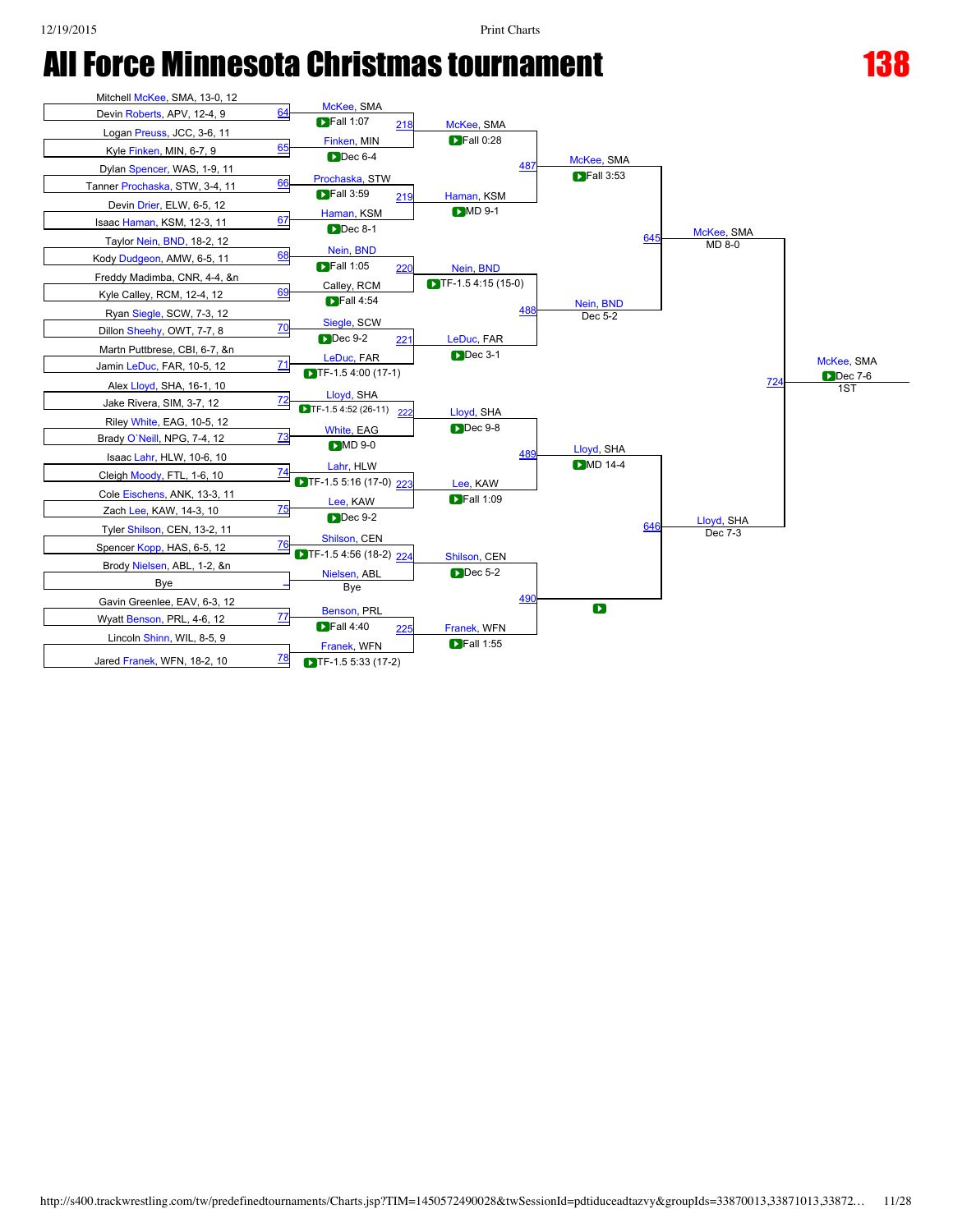## 12/19/2015 Print Charts

# 138

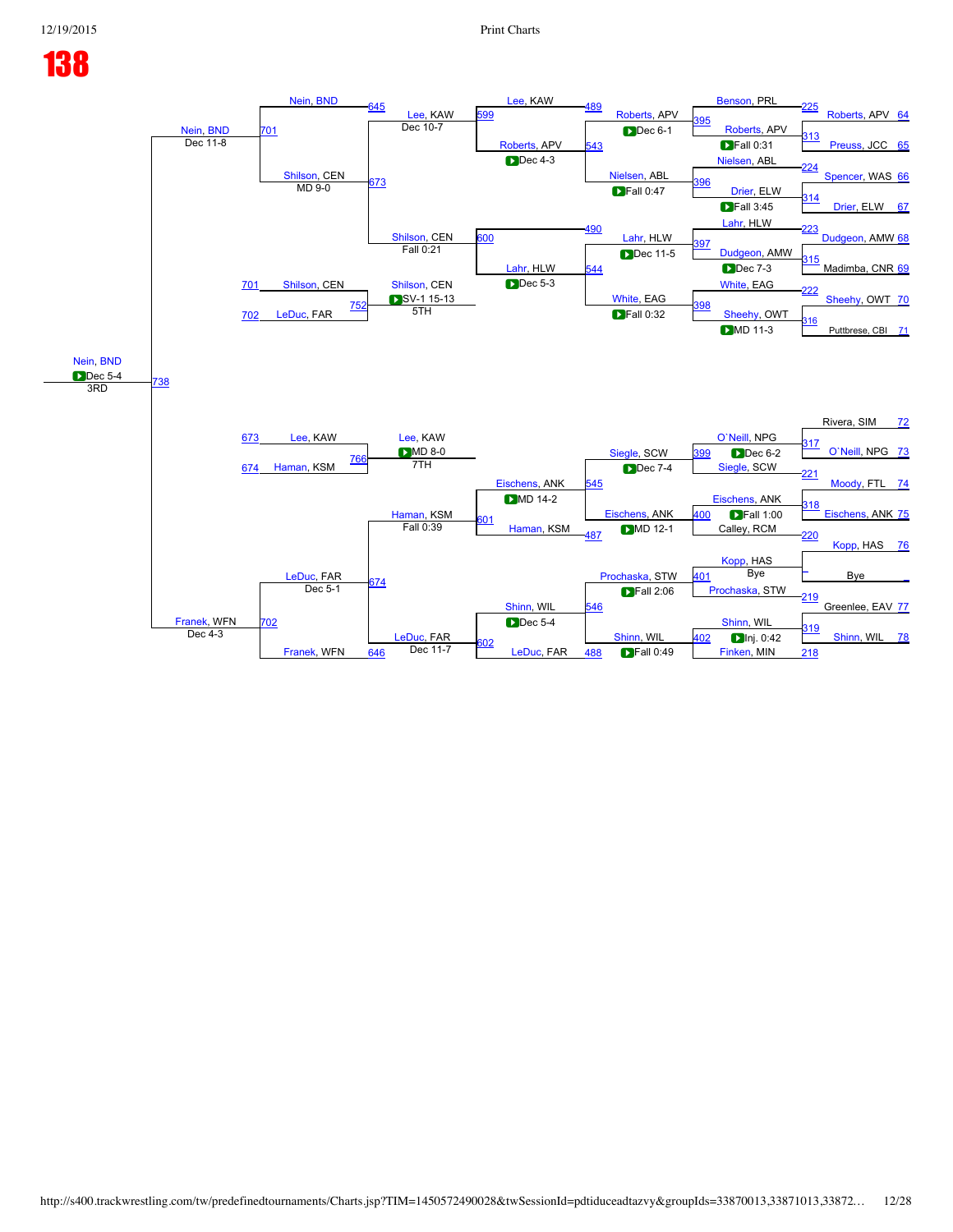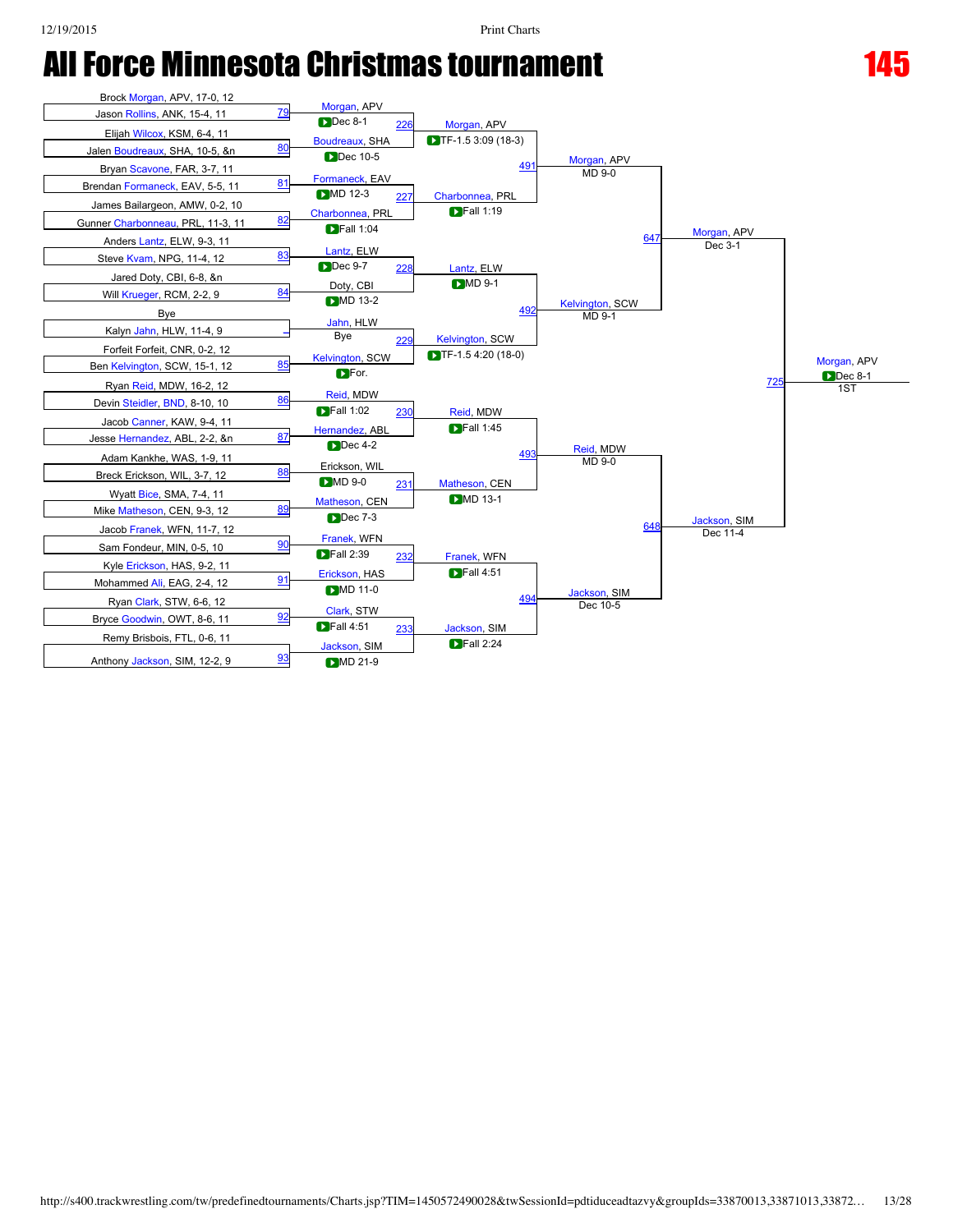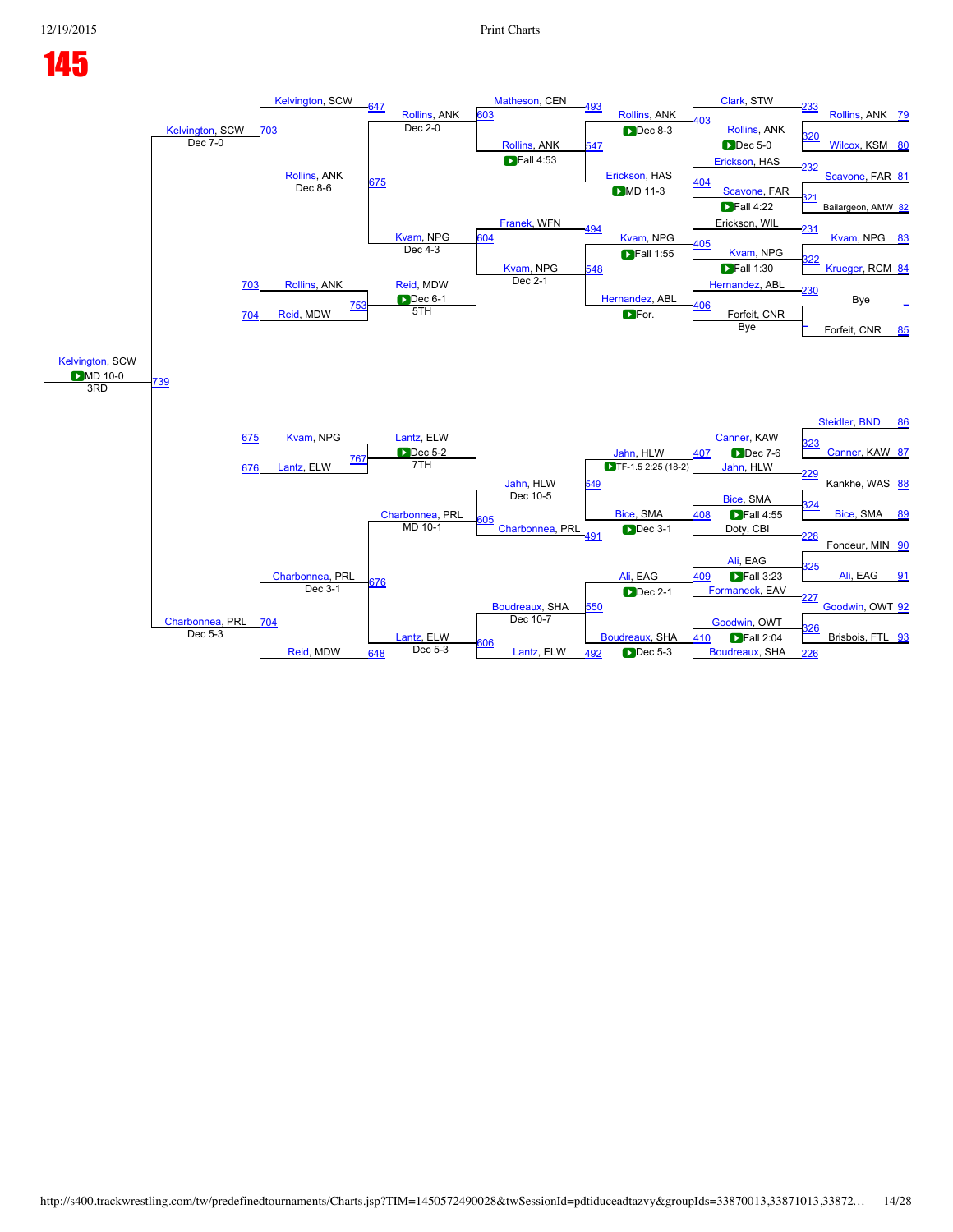

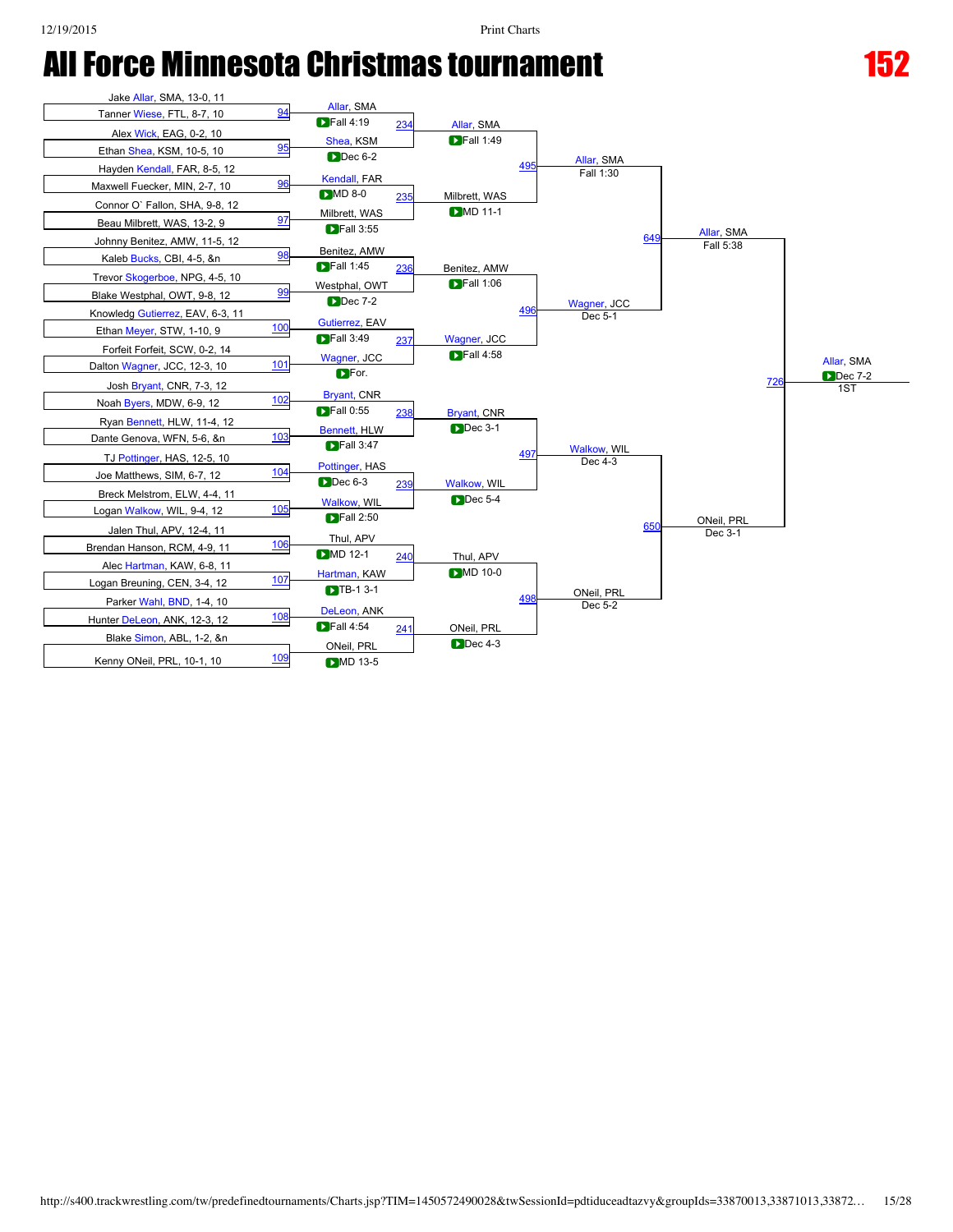## 12/19/2015 Print Charts

# 152

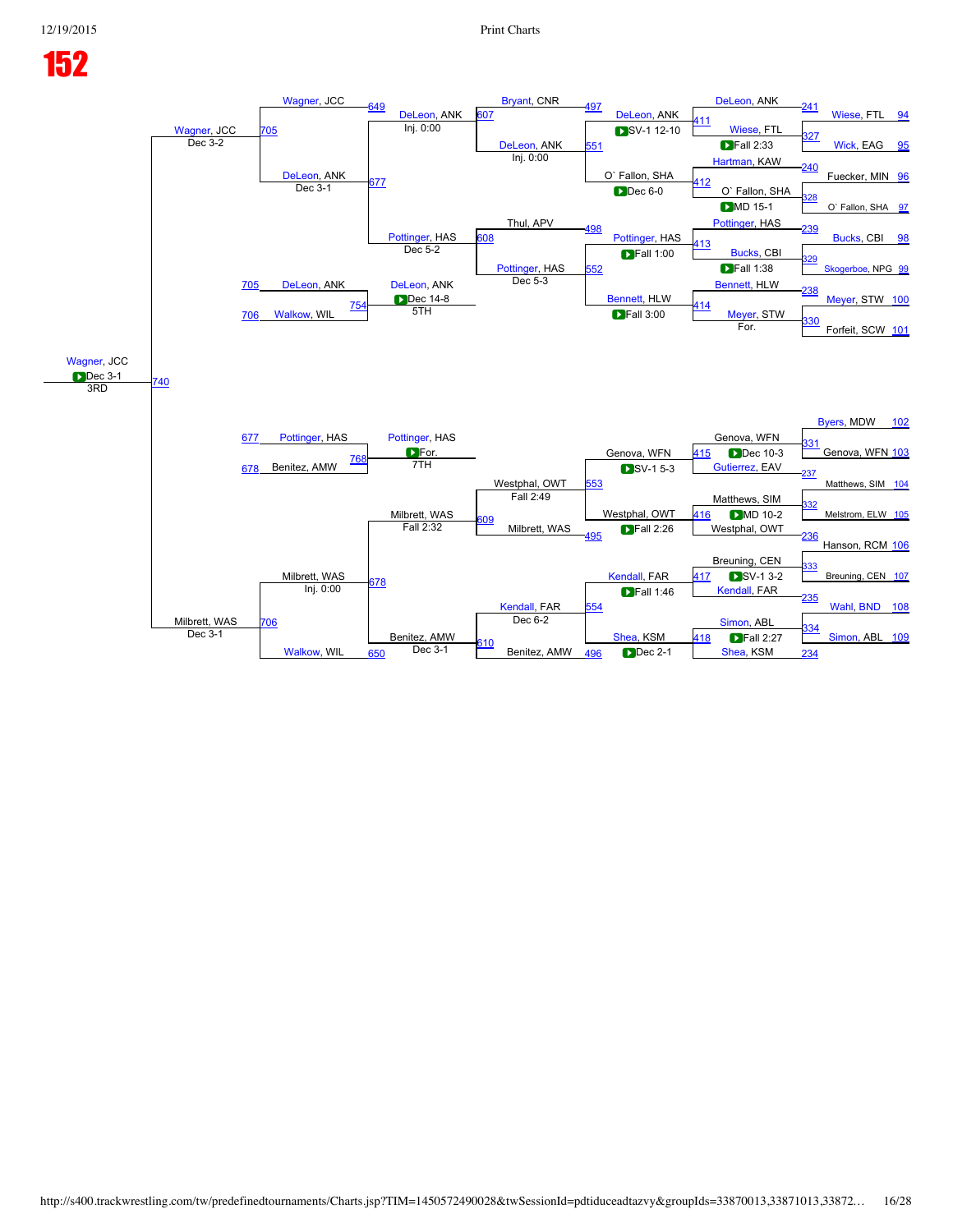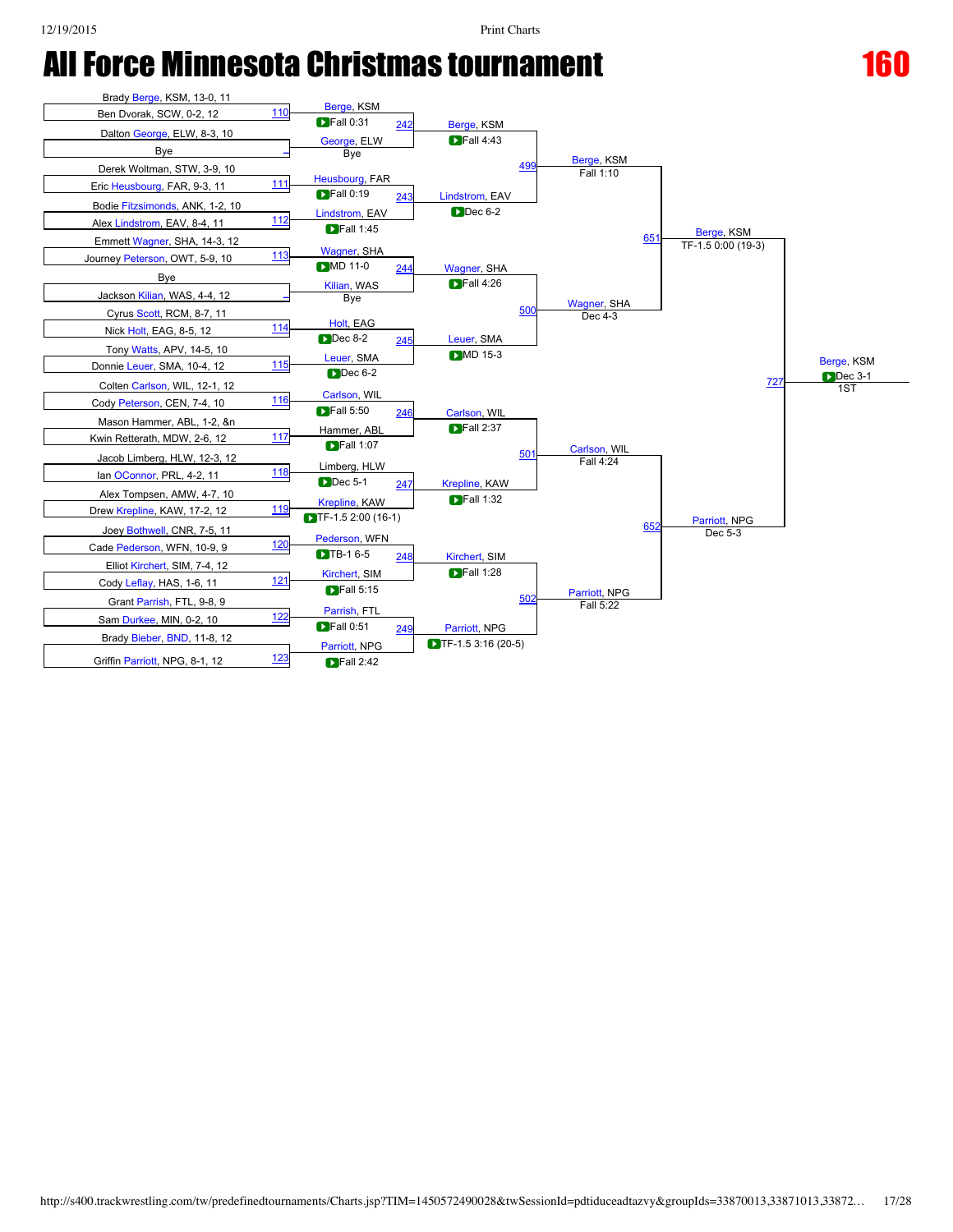## [Wagner,](javascript:viewProfile(154830009)) SHA<br>Dec 4-2 [Wagner](javascript:viewProfile(154830009)), SHA [651](javascript:openBoutSheet(53,) [Krepline](javascript:viewProfile(155475009)), KAW<br>Fall 0:35 [Krepline,](javascript:viewProfile(155475009)) KAW [501](javascript:openBoutSheet(39,) [Parrish,](javascript:viewProfile(1389236009)) FTL [Parrish,](javascript:viewProfile(1389236009)) FTL [249](javascript:openBoutSheet(31,) Dvorak, SCW [110](javascript:openBoutSheet(1,) [707](javascript:openBoutSheet(57,)  $311$ **Fall 0:35** Dvorak, SCW **Drawing Contract Contract Contract Contract Contract Contract Contract Contract Contract Contract Contract Contract Contract Contract Contract Contract Contract Contract Contract Contract Contract** [Parrish,](javascript:viewProfile(1389236009)) FTL [555](javascript:openBoutSheet(45,)  $\frac{1}{\text{Dec 4-2}}$  Bye  $\frac{1}{\text{Dec 4-2}}$  Bye  $\frac{1}{\text{Dec 4-2}}$ [Krepline](javascript:viewProfile(155475009)), KAW<br>MD 9-0 Bye Dec  $5-1$ [Pederson](javascript:viewProfile(660788009)), WFN [Pederson,](javascript:viewProfile(660788009)) WFN [248](javascript:openBoutSheet(29,) Woltman, STW [111](javascript:openBoutSheet(3,) <u>Freedson, when a [420](javascript:openBoutSheet(35,)</u><br>Dec 8-4 [Fitzsimond](javascript:viewProfile(620536009)), ANK [Kirchert](javascript:viewProfile(57356009)), SIM **Dec 8-4** [335](javascript:openBoutSheet(20,) [Fitzsimond,](javascript:viewProfile(620536009)) ANK [112](javascript:openBoutSheet(4,) [Watts](javascript:viewProfile(17581009)), APV<br>Fall 4:03 **Fall 2:05** [502](javascript:openBoutSheet(42,) Limberg, HLW Limberg, HLW [Peterson,](javascript:viewProfile(22666096)) OWT [113](javascript:openBoutSheet(5,) [Krepline](javascript:viewProfile(155475009)), KAW [612](javascript:openBoutSheet(50,) 121 [Peterson,](javascript:viewProfile(22666096)) OWT [Watts](javascript:viewProfile(17581009)), APV [556](javascript:openBoutSheet(46,)  $\blacksquare$ Fall 0:28 Bye [\\_](javascript:openBoutSheet(6,) [707](javascript:openBoutSheet(57,) Bye [Krepline,](javascript:viewProfile(155475009)) KAW **Fall 4:54** Dec  $6-0$ [Watts](javascript:viewProfile(17581009)), APV Hammer, ABL [246](javascript:openBoutSheet(25,) [Scott,](javascript:viewProfile(603883009)) RCM [114](javascript:openBoutSheet(7,) [708](javascript:openBoutSheet(58,) [Leuer](javascript:viewProfile(21311009)), SMA  $\frac{755}{5}$  $\frac{755}{5}$  $\frac{755}{5}$   $\frac{1}{5}$   $\frac{1}{2}$   $\frac{1}{2}$   $\frac{1}{2}$   $\frac{1}{2}$   $\frac{1}{2}$   $\frac{1}{2}$   $\frac{1}{2}$   $\frac{1}{2}$   $\frac{1}{2}$   $\frac{1}{2}$   $\frac{1}{2}$   $\frac{1}{2}$   $\frac{1}{2}$   $\frac{1}{2}$   $\frac{1}{2}$   $\frac{1}{2}$   $\frac{1}{2}$   $\frac{1}{2}$   $\frac{1}{2}$   $\frac{1}{2}$ 5TH Dec 4-2 [Watts,](javascript:viewProfile(17581009)) APV [336](javascript:openBoutSheet(24,) [Watts](javascript:viewProfile(17581009)), APV [115](javascript:openBoutSheet(8,) [Carlson](javascript:viewProfile(154864009)), WIL **Dec 12-5** [741](javascript:openBoutSheet(60,) [679](javascript:openBoutSheet(55,) **D**Fall 0:46 3RD [Peterson](javascript:viewProfile(145987009)), CEN [116](javascript:openBoutSheet(9,) [Watts](javascript:viewProfile(17581009)), APV Watts, APV [Peterson,](javascript:viewProfile(145987009)) CEN SV-1 5-3 [OConnor,](javascript:viewProfile(30386009)) PRL ■ [Peterson,](javascript:viewProfile(145987009)) CEN 423 ■ Peterson, CEN 423 [337](javascript:openBoutSheet(26,) Retterath, MDW [117](javascript:openBoutSheet(10,) [680](javascript:openBoutSheet(56,) [Lindstrom,](javascript:viewProfile(162771009)) EAV <u>[769](javascript:openBoutSheet(62,)</u> **Fall 2:27** 7TH [557](javascript:openBoutSheet(47,) [Holt](javascript:viewProfile(1385760009)), EAG [245](javascript:openBoutSheet(23,) [OConnor,](javascript:viewProfile(30386009)) PRL [118](javascript:openBoutSheet(11,) [Lindstrom](javascript:viewProfile(162771009)), EAV [OConnor](javascript:viewProfile(30386009)), PRL Dec 6-2 [OConnor,](javascript:viewProfile(30386009)) PRL 38 Tompsen, AMW [119](javascript:openBoutSheet(12,) [613](javascript:openBoutSheet(51,) [Lindstrom,](javascript:viewProfile(162771009)) EAV [424](javascript:openBoutSheet(41,) Dec 8-2 [Leuer](javascript:viewProfile(21311009)), SMA Fall 1:38 [499](javascript:openBoutSheet(33,) [Kilian](javascript:viewProfile(26047096)), WAS [244](javascript:openBoutSheet(21,) [Bothwell,](javascript:viewProfile(105294009)) CNR [120](javascript:openBoutSheet(13,) [Bothwell,](javascript:viewProfile(105294009)) CNR [Bieber,](javascript:viewProfile(2892076)) [BND](javascript:viewClub(12862009))<br>Dec 14-12 [Heusbourg](javascript:viewProfile(302549009)), FAR 39 eflay, HAS [121](javascript:openBoutSheet(14,) [Carlson,](javascript:viewProfile(154864009)) WIL 80 [425](javascript:openBoutSheet(43,) **Fall 4:26** [708](javascript:openBoutSheet(58,) Fall 4:31 [558](javascript:openBoutSheet(48,) sbourg, FAR [243](javascript:openBoutSheet(19,) [Durkee](javascript:viewProfile(16978094)), MIN [122](javascript:openBoutSheet(15,) [Leuer,](javascript:viewProfile(21311009)) SMA<br>Fall 4:10 [Bieber,](javascript:viewProfile(2892076)) [BND](javascript:viewClub(12862009)) [Bieber,](javascript:viewProfile(2892076)) [BND](javascript:viewClub(12862009)) <u>bieber, BND</u><br>Dec 5-1 Dec 5-1 Dec 5-1 December, SMA Dec 5-1 December, BND 426 December, BND [340](javascript:openBoutSheet(32,) [Bieber,](javascript:viewProfile(2892076)) [BND](javascript:viewClub(12862009)) [123](javascript:openBoutSheet(16,) Dec 5-1 [Carlson,](javascript:viewProfile(154864009)) WIL [614](javascript:openBoutSheet(52,) [Leuer](javascript:viewProfile(21311009)), SMA [426](javascript:openBoutSheet(44,) **Fall** 2:10  $\overline{652}$  $\overline{652}$  $\overline{652}$  Fall 4:10  $\overline{51}$  Leuer, SMA [500](javascript:openBoutSheet(36,) Fall 1:25 [George](javascript:viewProfile(210071)), ELW [242](javascript:openBoutSheet(17,)  $\Gamma$ Fall 3:33 Dec 7-2  $\blacktriangleright$  Fall 0:36  $\Gamma$ Fall 1:25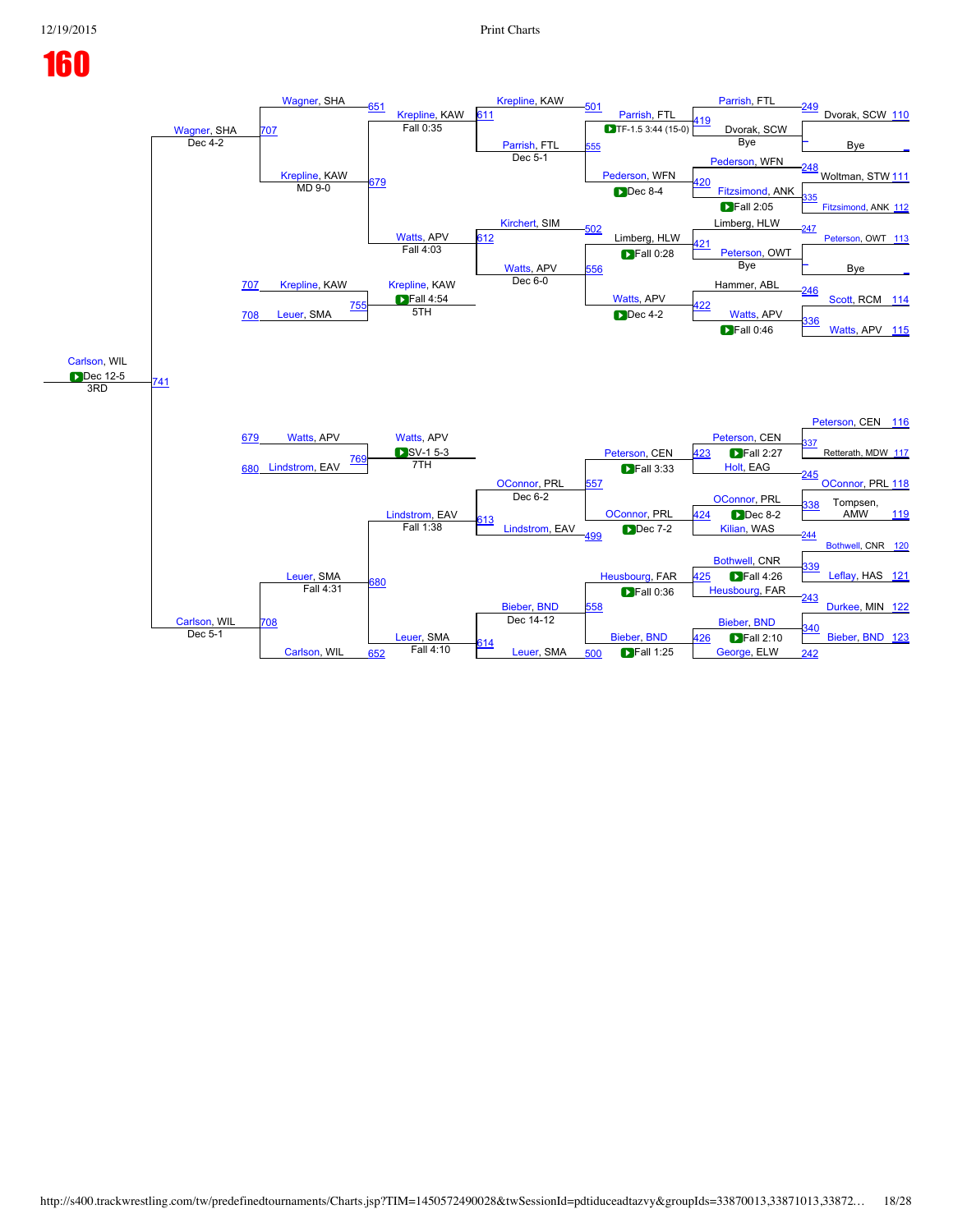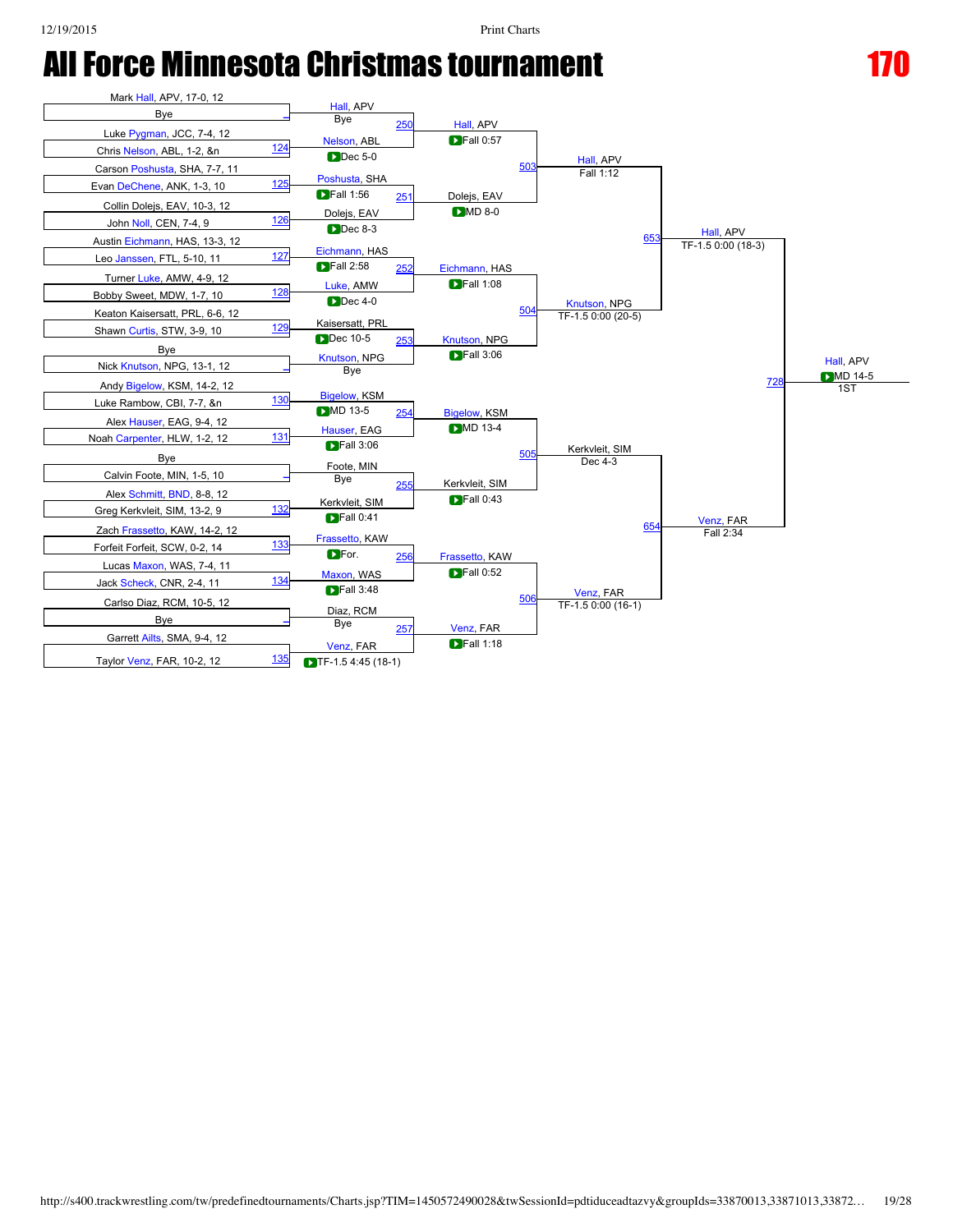## [Knutson](javascript:viewProfile(63705009)), NPG<br>Dec 8-3 [Knutson,](javascript:viewProfile(63705009)) NPG [Bigelow](javascript:viewProfile(2025355009)), KSM [Bigelow,](javascript:viewProfile(2025355009)) KSM [505](javascript:openBoutSheet(39,) [Pygman,](javascript:viewProfile(101957009)) JCC Diaz, RCM [257](javascript:openBoutSheet(31,) Bye [\\_](javascript:openBoutSheet(1,) [709](javascript:openBoutSheet(57,) [615](javascript:openBoutSheet(49,) 227 [Pygman,](javascript:viewProfile(101957009)) JCC [Pygman](javascript:viewProfile(101957009)), JCC [559](javascript:openBoutSheet(45,)  $\blacksquare$ Fall 1:54 Let the term of the contract of the Dec 8-3 [Pygman](javascript:viewProfile(101957009)), JCC [124](javascript:openBoutSheet(2,) Pygman, JCC 124 Pygman, JCC 124 Pygman, JCC 124 [Bigelow](javascript:viewProfile(2025355009)), KSM<br>MD 13-5 Bye  $MD 9-1$ [Noll](javascript:viewProfile(623048009)), CEN [Maxon](javascript:viewProfile(154839009)), WAS [256](javascript:openBoutSheet(29,) [DeChene](javascript:viewProfile(1346096009)), ANK<sub>[125](javascript:openBoutSheet(3,)</sub> MD 13-5 [681](javascript:openBoutSheet(55,) **681 CONFIDENTIAL CONSUMING A** 28 **MON**, CEN [Frassetto](javascript:viewProfile(109851009)), KAW **Dec 2-1** [341](javascript:openBoutSheet(20,) [Noll,](javascript:viewProfile(623048009)) CEN [126](javascript:openBoutSheet(4,) [Hauser](javascript:viewProfile(623502009)), EAG  $DMD 10-0$ [506](javascript:openBoutSheet(42,) [Janssen](javascript:viewProfile(1440181009)), FTL Foote, MIN  $55$ [Janssen](javascript:viewProfile(1440181009)), FTL [127](javascript:openBoutSheet(5,) [Bigelow](javascript:viewProfile(2025355009)), KSM  $\frac{316}{2}$ <mark><del>129</del> [Janssen](javascript:viewProfile(1440181009)), FTL</mark> Dec 5-0 [Hauser](javascript:viewProfile(623502009)), EAG [560](javascript:openBoutSheet(46,) **Dec** 10-4 <u>42</u> Sweet, MDW [128](javascript:openBoutSheet(6,) [709](javascript:openBoutSheet(57,) **Dec 4-1** [Bigelow,](javascript:viewProfile(2025355009)) KSM **Fall 3:58**  $MD 10-0$ [Hauser](javascript:viewProfile(623502009)), EAG [Hauser,](javascript:viewProfile(623502009)) EAG [Curtis](javascript:viewProfile(67140009)), STW [129](javascript:openBoutSheet(7,) [710](javascript:openBoutSheet(58,) [Eichmann,](javascript:viewProfile(55105009)) HAS  $\frac{756}{571}$  $\frac{756}{571}$  $\frac{756}{571}$   $\frac{430}{571}$  $\frac{430}{571}$  $\frac{430}{571}$ 5TH Dec 40 [Curtis](javascript:viewProfile(67140009)), STW [\\_](javascript:openBoutSheet(24,) Bye [\\_](javascript:openBoutSheet(8,) [Knutson,](javascript:viewProfile(63705009)) NPG **Fall 3:18** [742](javascript:openBoutSheet(60,) [681](javascript:openBoutSheet(55,) Bye 3RD Rambow, CBI [130](javascript:openBoutSheet(9,) [Hauser](javascript:viewProfile(623502009)), EAG Hauser, EAG Hauser, EAG Rambow, CBI **Fall 4:48** Kaisersatt, PRL **Example 21 September 21 September 21 September 21 September 21 September 21 September 21 September 21 Septembe**  $\frac{43}{2}$ enter, HLW [131](javascript:openBoutSheet(10,) [682](javascript:openBoutSheet(56,) Dolejs, EAV [770](javascript:openBoutSheet(62,) [431](javascript:openBoutSheet(40,) **Fall** 1:56 7TH 61 Kaisersatt, PRL [253](javascript:openBoutSheet(23,) Bye [\\_](javascript:openBoutSheet(11,) Dolejs, EAV TF-1.5 0:00 (15-0) [Schmitt](javascript:viewProfile(734736009)), [BND](javascript:viewClub(12862009)) [Schmitt,](javascript:viewProfile(734736009)) [BND](javascript:viewClub(12862009)) [\\_](javascript:openBoutSheet(28,) [Schmitt](javascript:viewProfile(734736009)), [BND](javascript:viewClub(12862009)) [132](javascript:openBoutSheet(12,) [617](javascript:openBoutSheet(51,) Dolejs, EAV [432](javascript:openBoutSheet(41,) Bye [Eichmann](javascript:viewProfile(55105009)), HAS Dec 3-1 [503](javascript:openBoutSheet(33,) [Luke,](javascript:viewProfile(105133009)) AMW [252](javascript:openBoutSheet(21,) Forfeit, SCW [133](javascript:openBoutSheet(13,) [Scheck,](javascript:viewProfile(2012032009)) CNR [Ailts](javascript:viewProfile(162379009)), SMA<br>Fall 2:22 [Scheck](javascript:viewProfile(2012032009)), CNR [344](javascript:openBoutSheet(30,) eck, CNR [134](javascript:openBoutSheet(14,) Kerkvleit, SIM [682](javascript:openBoutSheet(56,) [433](javascript:openBoutSheet(43,) For. [710](javascript:openBoutSheet(58,) Dec 7-1 [562](javascript:openBoutSheet(48,) oshusta, SHA [251](javascript:openBoutSheet(19,) Bye [\\_](javascript:openBoutSheet(15,) [Eichmann](javascript:viewProfile(55105009)), HAS<br>Dec 5-1 [Ailts](javascript:viewProfile(162379009)), SMA [Ailts](javascript:viewProfile(162379009)), SMA [\\_](javascript:openBoutSheet(32,) <sup>D</sup> [Ailts,](javascript:viewProfile(162379009)) SMA [135](javascript:openBoutSheet(16,) Dec 5-1 Kerkvleit, SIM [618](javascript:openBoutSheet(52,)  $\frac{654}{654}$  $\frac{654}{654}$  $\frac{654}{654}$  Dec 5-1  $\frac{654}{654}$  [Eichmann,](javascript:viewProfile(55105009)) HAS  $\frac{504}{654}$  $\frac{504}{654}$  $\frac{504}{654}$  Dec 7-3 [Nelson,](javascript:viewProfile(606620009)) ABL [250](javascript:openBoutSheet(17,) [434](javascript:openBoutSheet(44,) Bye  $\blacksquare$ Dec 4-0 **D**Dec 4-2 Dec 3-0 Dec 10-9 Dec 7-3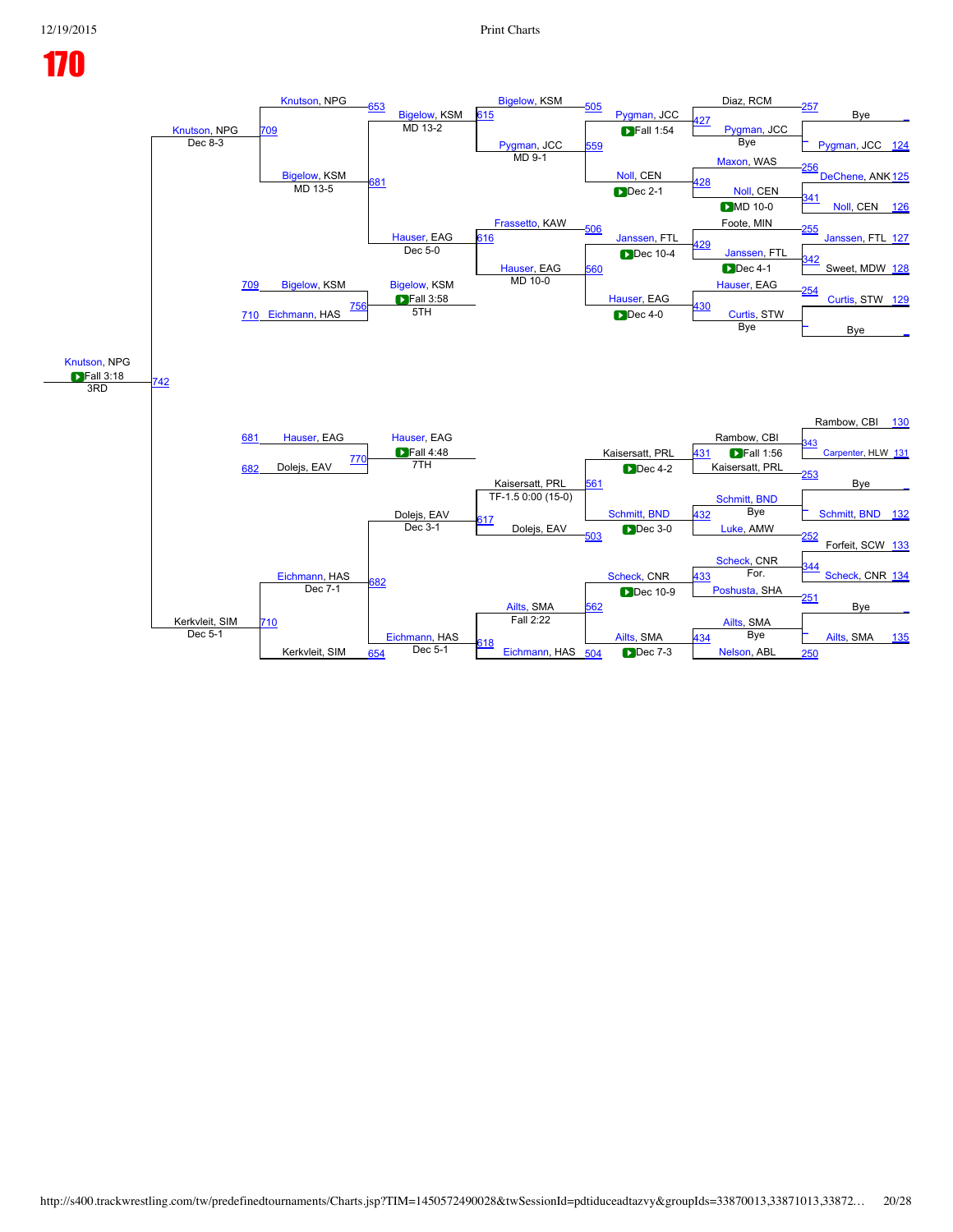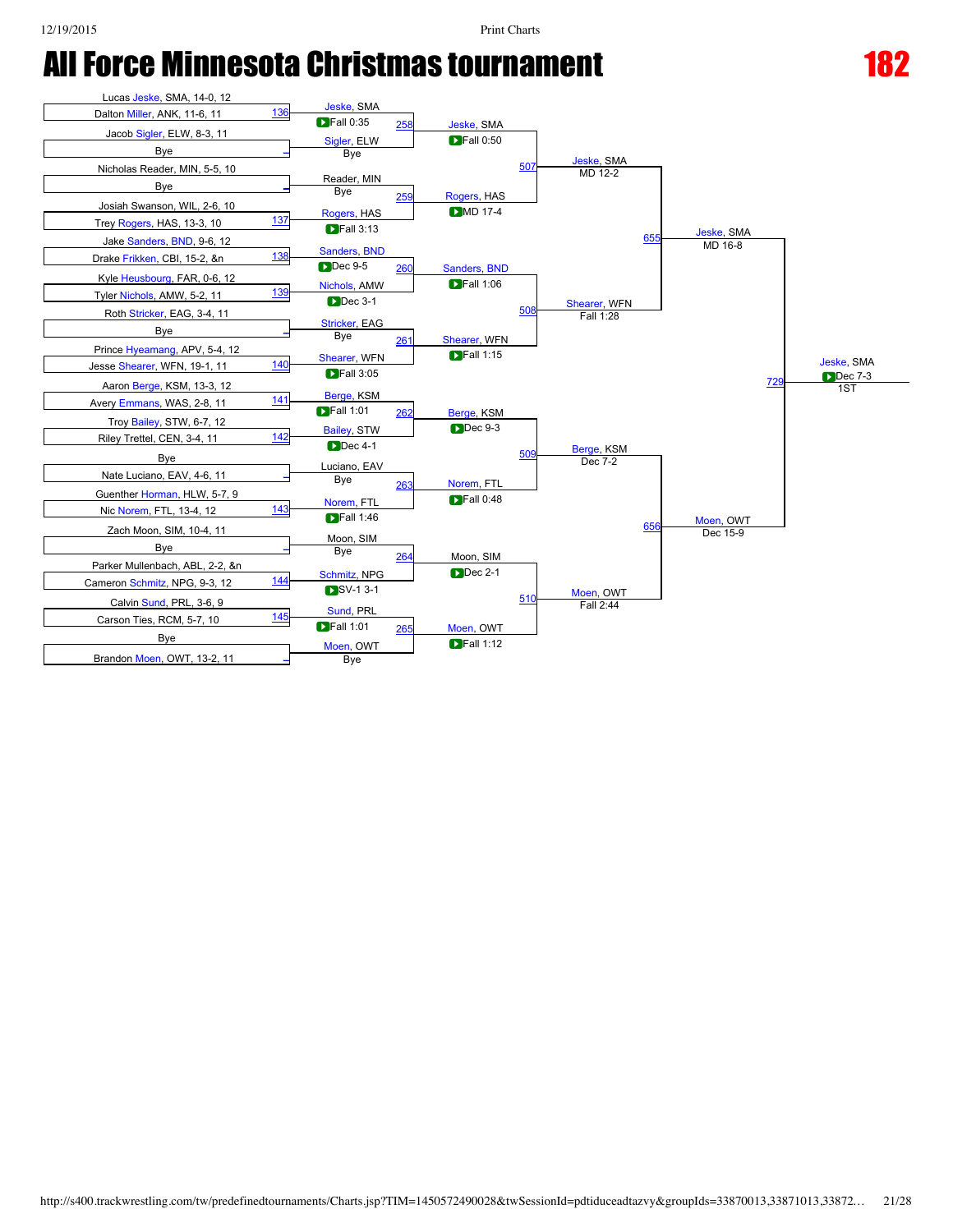## 182 [Shearer](javascript:viewProfile(541740096)), WFN<br>Fall 3:53 [Shearer,](javascript:viewProfile(541740096)) WFN [655](javascript:openBoutSheet(53,) [Norem,](javascript:viewProfile(1490848009)) FTL<br>MD 12-4 [Norem](javascript:viewProfile(1490848009)), FTL [509](javascript:openBoutSheet(39,) [Miller](javascript:viewProfile(57923009)), ANK [Sund,](javascript:viewProfile(618532009)) PRL [265](javascript:openBoutSheet(31,) [Miller,](javascript:viewProfile(57923009)) ANK [136](javascript:openBoutSheet(1,) [711](javascript:openBoutSheet(57,) [619](javascript:openBoutSheet(49,)  $\frac{\text{435}}{\text{MD 12-4}}$  $\frac{\text{435}}{\text{MD 12-4}}$  $\frac{\text{435}}{\text{MD 12-4}}$  MD 12-4 [Miller](javascript:viewProfile(57923009)), ANK [Miller,](javascript:viewProfile(57923009)) ANK [563](javascript:openBoutSheet(45,) **DMD 9-1** [\\_](javascript:openBoutSheet(18,) Fall 3:53 Bye [\\_](javascript:openBoutSheet(2,) [Norem](javascript:viewProfile(1490848009)), FTL Bye [Schmitz,](javascript:viewProfile(57206009)) NPG [Schmitz,](javascript:viewProfile(57206009)) NPG [264](javascript:openBoutSheet(29,) Bye [\\_](javascript:openBoutSheet(3,) <u>Commun, WILSON, 2006, 2006, 2006, 2006, 2006, 2006, 2006, 2006, 2007, 2008, 2008, 2009, 2008, 2009, 2009, 2009, 2009, 2009, 2009, 2009, 2009, 2009, 2009, 2009, 2009, 2009, 2009, 2009, 2009, 2009, 2009, 2009, 2009, 2009, 2</u> Dec 2-0 Moon, SIM **D**Fall 1:34 [\\_](javascript:openBoutSheet(20,) Swanson, WIL [137](javascript:openBoutSheet(4,) [Frikken](javascript:viewProfile(518893096)), CBI<br>Fall 5:18 Bye [510](javascript:openBoutSheet(42,) [Frikken,](javascript:viewProfile(518893096)) CBI Luciano, EAV [263](javascript:openBoutSheet(27,) [Frikken](javascript:viewProfile(518893096)), CBI [138](javascript:openBoutSheet(5,) [Norem,](javascript:viewProfile(1490848009)) FTL  $\frac{320}{2}$ <mark>[437](javascript:openBoutSheet(37,)</mark> [Frikken,](javascript:viewProfile(518893096)) CBI [Frikken,](javascript:viewProfile(518893096)) CBI [564](javascript:openBoutSheet(46,)  $\blacksquare$ Fall 1:59 [345](javascript:openBoutSheet(22,) usbourg, FAR [139](javascript:openBoutSheet(6,) [711](javascript:openBoutSheet(57,)  $DMD 10-0$ [Rogers](javascript:viewProfile(548522096)), HAS **D**MD 10-2 Dec 9-3 [Hyeamang,](javascript:viewProfile(559817096)) APV [Bailey,](javascript:viewProfile(997358009)) STW [262](javascript:openBoutSheet(25,) **B**ye [712](javascript:openBoutSheet(58,) [Rogers,](javascript:viewProfile(548522096)) HAS  $\frac{757}{571}$  $\frac{757}{571}$  $\frac{757}{571}$   $\frac{438}{571}$  $\frac{438}{571}$  $\frac{438}{571}$ <u>ster by the second of the second of the second of the second of the second of the second of the second of the s</u><br>The second of the second of the second of the second of the second of the second of the second of the second [Hyeamang,](javascript:viewProfile(559817096)) APV [140](javascript:openBoutSheet(8,) [Shearer](javascript:viewProfile(541740096)), WFN **Dec 6-4** [743](javascript:openBoutSheet(60,) [683](javascript:openBoutSheet(55,) Bye 3RD [Emmans,](javascript:viewProfile(67290009)) WAS [141](javascript:openBoutSheet(9,) [Frikken](javascript:viewProfile(518893096)), CBI [Frikken,](javascript:viewProfile(518893096)) CBI Frikken, CBI FRIKKEN, CEN **Fall 2:00** [Stricker](javascript:viewProfile(996532009)), EAG<br>Fall 2:45 [Stricker,](javascript:viewProfile(996532009)) EAG 439 D 46 Trettel, CEN [142](javascript:openBoutSheet(10,) [684](javascript:openBoutSheet(56,) [Sigler](javascript:viewProfile(1395030009)), ELW [771](javascript:openBoutSheet(62,) 139 Dec 10-4 7TH [565](javascript:openBoutSheet(47,) [Stricker,](javascript:viewProfile(996532009)) EAG [261](javascript:openBoutSheet(23,) Bye [\\_](javascript:openBoutSheet(11,) [Rogers](javascript:viewProfile(548522096)), HAS [Horman,](javascript:viewProfile(130444009)) HLW [Nichols,](javascript:viewProfile(114387009)) AMW [Horman,](javascript:viewProfile(130444009)) HLW [143](javascript:openBoutSheet(12,) [621](javascript:openBoutSheet(51,) [Rogers,](javascript:viewProfile(548522096)) HAS [440](javascript:openBoutSheet(41,) Bye [Rogers,](javascript:viewProfile(548522096)) HAS  $MD 8-0$ [507](javascript:openBoutSheet(33,) [Nichols](javascript:viewProfile(114387009)), AMW [260](javascript:openBoutSheet(21,) Bye [\\_](javascript:openBoutSheet(13,) Mullenbach, ABL [Sigler,](javascript:viewProfile(1395030009)) ELW<br>Dec 7-2 Mullenbach, ABL [\\_](javascript:openBoutSheet(30,) Mullenbach, ABL [144](javascript:openBoutSheet(14,) [Berge](javascript:viewProfile(53417009)), KSM [684](javascript:openBoutSheet(56,) [441](javascript:openBoutSheet(43,) Bye [712](javascript:openBoutSheet(58,) Dec 4-3 [566](javascript:openBoutSheet(48,) Reader, MIN [259](javascript:openBoutSheet(19,) Ties, RCM [145](javascript:openBoutSheet(15,) [Sigler,](javascript:viewProfile(1395030009)) ELW<br>Fall 2:42 Ties, RCM [Sigler](javascript:viewProfile(1395030009)), ELW  $\frac{1}{\sqrt{2}}$  Bye Bye Bye Bigler, ELW  $\frac{1}{\sqrt{2}}$  Bye Bye Bye Bye Dec 9-4 [442](javascript:openBoutSheet(44,) Bye **D**Dec 8-6 **D**Dec 7-6 **DFall 0:31 D**Dec 4-2

[622](javascript:openBoutSheet(52,)

 $\frac{656}{656}$  $\frac{656}{656}$  $\frac{656}{656}$  Fall 2:42  $\frac{622}{656}$  [Sanders](javascript:viewProfile(555095009)), [BND](javascript:viewClub(12862009))  $\frac{508}{656}$  $\frac{508}{656}$  $\frac{508}{656}$  Fall 2:59 [Sigler,](javascript:viewProfile(1395030009)) ELW [258](javascript:openBoutSheet(17,)

Fall 2:59

[Berge,](javascript:viewProfile(53417009)) KSM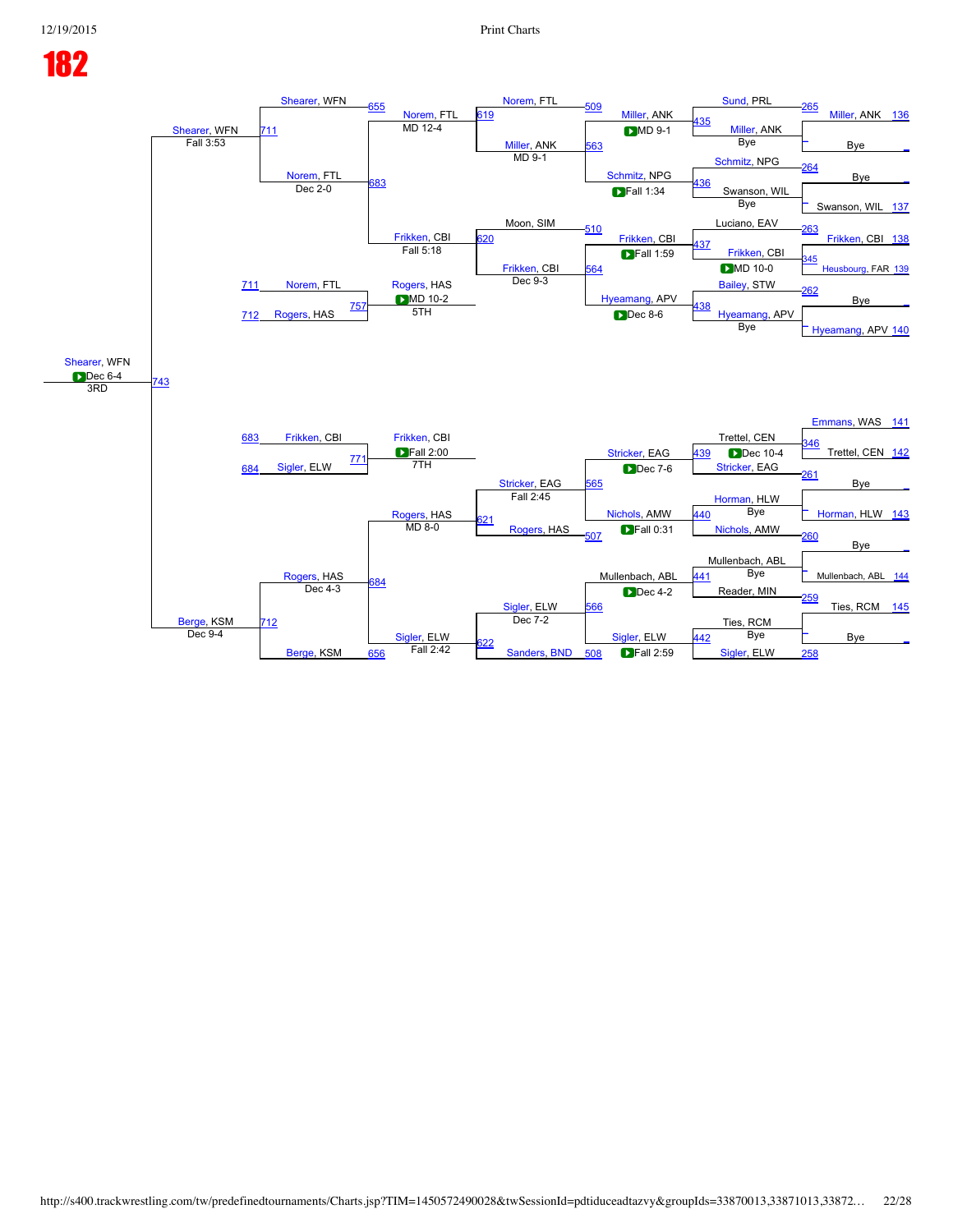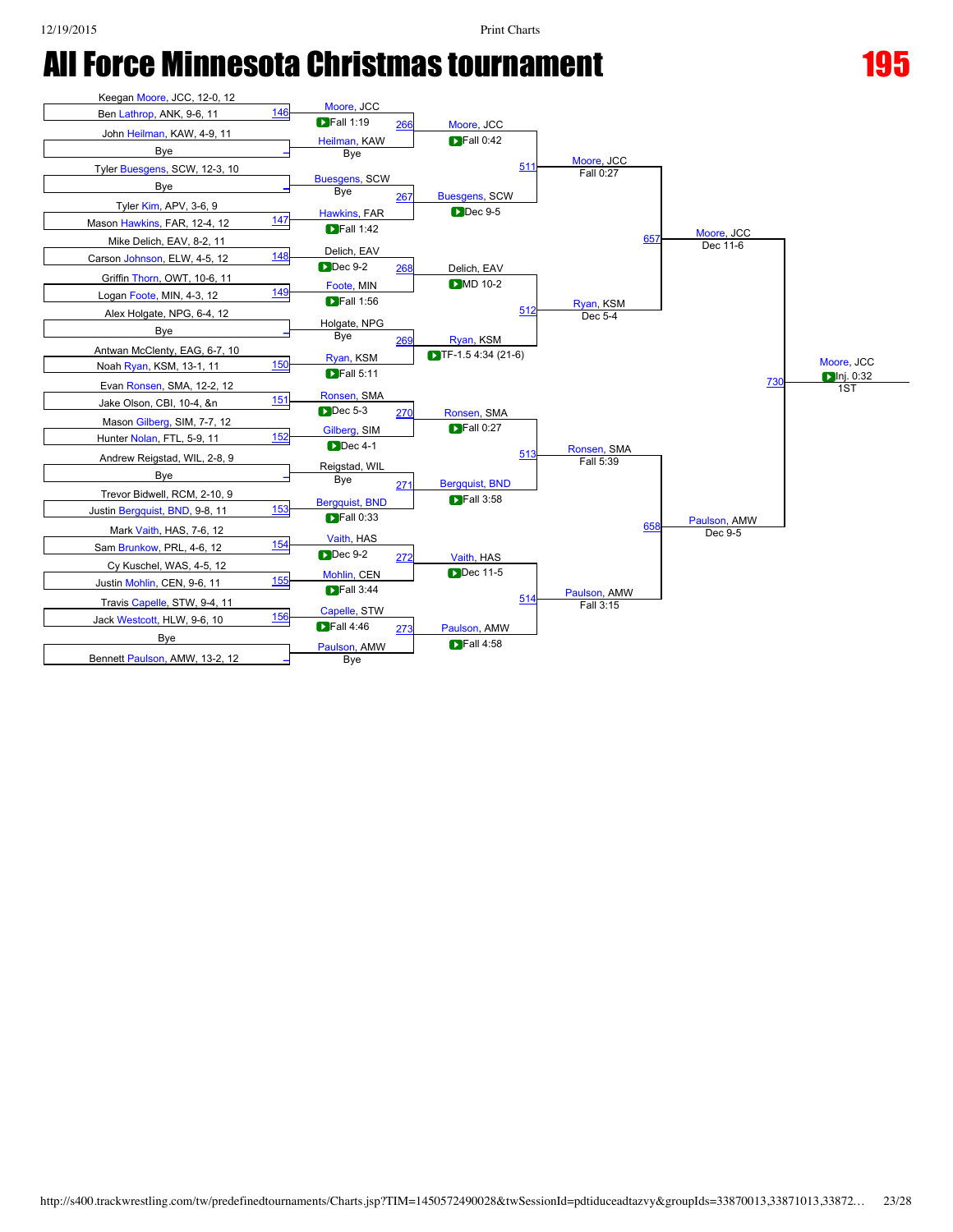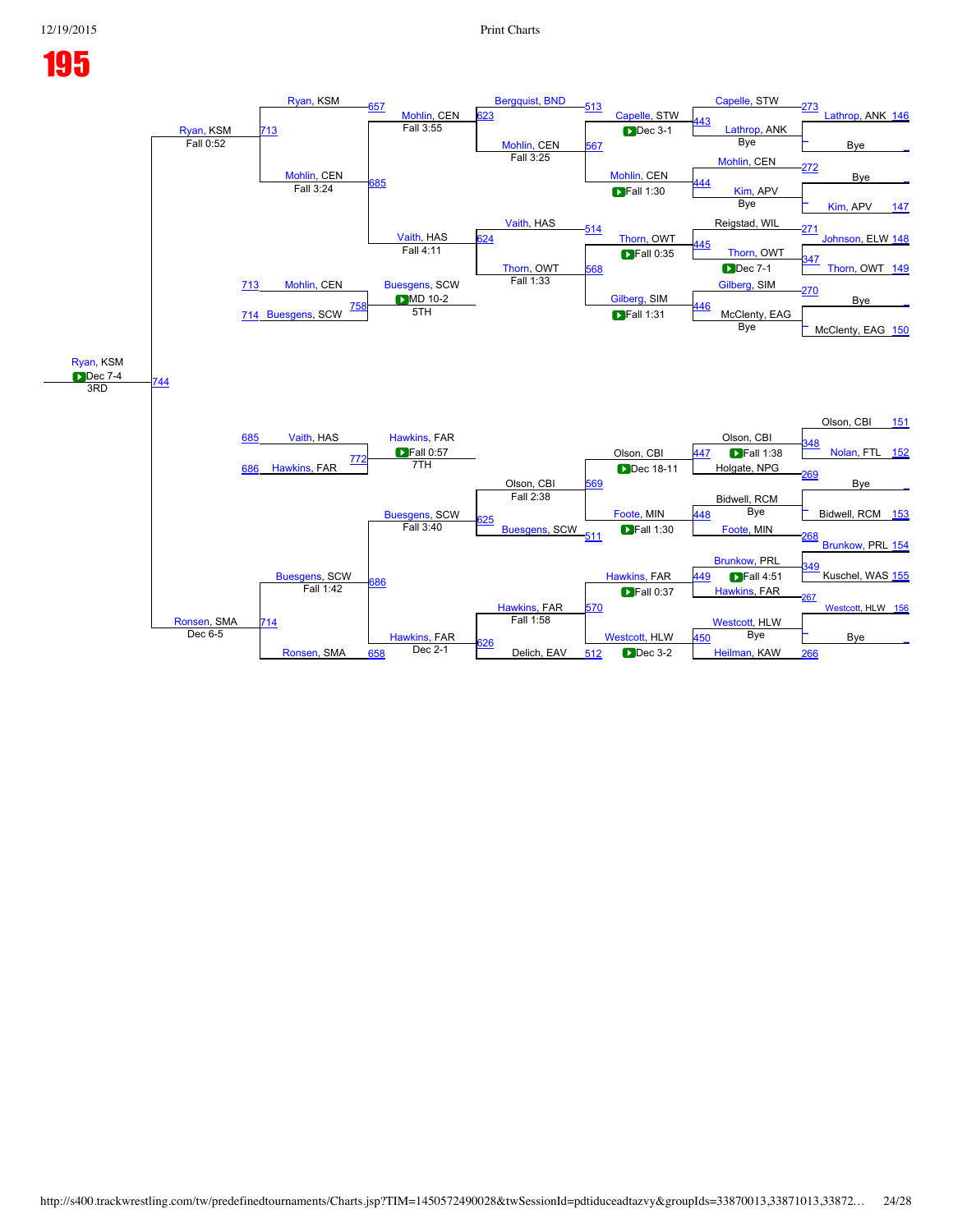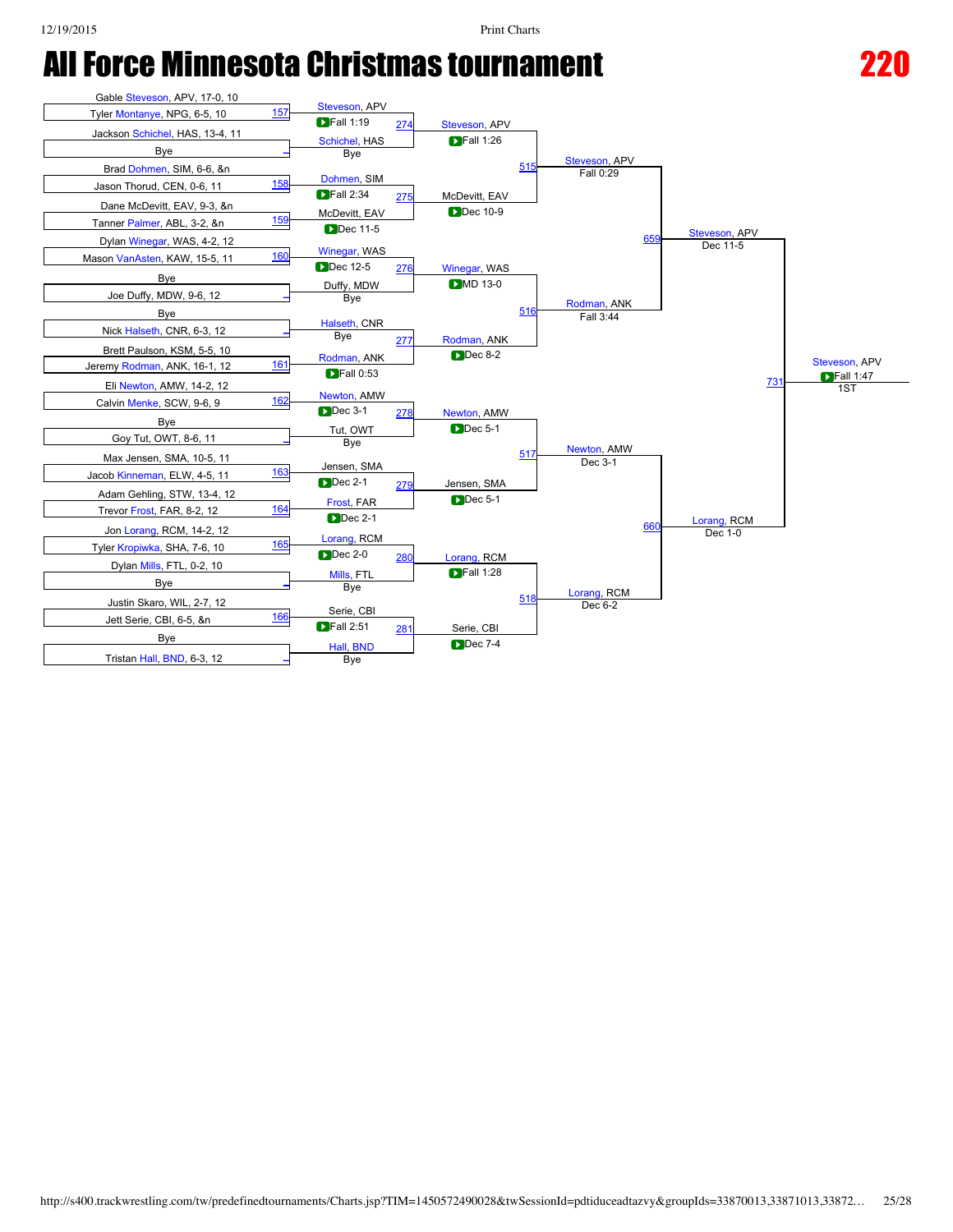## [Rodman,](javascript:viewProfile(58053009)) ANK<br>Fall 0:46 [Rodman,](javascript:viewProfile(58053009)) ANK [659](javascript:openBoutSheet(53,) Jensen, SMA<br>Dec 5-2 Jensen, SMA [517](javascript:openBoutSheet(39,) [Montanye,](javascript:viewProfile(154594009)) NPG [Hall,](javascript:viewProfile(69698009)) [BND](javascript:viewClub(12862009)) [281](javascript:openBoutSheet(31,) [Montanye,](javascript:viewProfile(154594009)) NPG [157](javascript:openBoutSheet(1,) [715](javascript:openBoutSheet(57,)  $\overline{27}$ Erisen, JWIA **DET**<br>Dec 5-2 **[Montanye,](javascript:viewProfile(154594009)) NPG** Montanye, NPG [Palmer,](javascript:viewProfile(150180009)) ABL [571](javascript:openBoutSheet(45,)<br>MD 10-2 Inj. 0:00 [\\_](javascript:openBoutSheet(18,) Fall 0:46 Bye [\\_](javascript:openBoutSheet(2,) [VanAsten,](javascript:viewProfile(592677009)) KAW Montanye,<br>Bye [Palmer](javascript:viewProfile(150180009)), ABL [Mills](javascript:viewProfile(544659096)), FTL [280](javascript:openBoutSheet(29,) Thorud, CEN [158](javascript:openBoutSheet(3,) <u>[687](javascript:openBoutSheet(55,)</u> **bec** 4-2 **bec** 4-2 **bec** 4-2 **bec** 4-2 **c** 587 **bec** 4-2 **c** 587 **bec** 4-2 **c** 587 Dec 4-2 Serie, CBI [350](javascript:openBoutSheet(20,) [Palmer](javascript:viewProfile(150180009)), ABL [159](javascript:openBoutSheet(4,) [VanAsten,](javascript:viewProfile(592677009)) KAW  $F$ all 2:26 [518](javascript:openBoutSheet(42,) [VanAsten](javascript:viewProfile(592677009)), KAW [Frost](javascript:viewProfile(95846009)), FAR [279](javascript:openBoutSheet(27,) [VanAsten](javascript:viewProfile(592677009)), KAW [160](javascript:openBoutSheet(5,) [VanAsten,](javascript:viewProfile(592677009)) KAW [628](javascript:openBoutSheet(50,)  $\frac{\text{VanAsteri, KWW}}{1}$ , KKW  $\frac{626}{1}$  [VanAsten,](javascript:viewProfile(592677009)) KAW  $\frac{453}{1}$  $\frac{453}{1}$  $\frac{453}{1}$  VanAsten, KAW [VanAsten](javascript:viewProfile(592677009)), KAW [572](javascript:openBoutSheet(46,) Inj. 0:00 [\\_](javascript:openBoutSheet(22,) B<sub>ve</sub> [715](javascript:openBoutSheet(57,) Bye [Newton](javascript:viewProfile(155410009)), AMW **Dec 4-1** Fall 0:48 Tut, OWT Tut, OWT [278](javascript:openBoutSheet(25,) Bye [\\_](javascript:openBoutSheet(7,) [716](javascript:openBoutSheet(58,) [Newton](javascript:viewProfile(155410009)), AMW  $\frac{759}{571}$  $\frac{759}{571}$  $\frac{759}{571}$  [454](javascript:openBoutSheet(38,) <u>bec 4-1</u><br>5TH **Dec 9-4** Paulson, KSM [\\_](javascript:openBoutSheet(24,) Paulson, KSM [161](javascript:openBoutSheet(8,) [Rodman](javascript:viewProfile(58053009)), ANK **Fall 3:46** [745](javascript:openBoutSheet(60,) [687](javascript:openBoutSheet(55,) Bye 3RD [Menke,](javascript:viewProfile(1965731009)) SCW [162](javascript:openBoutSheet(9,) Jensen, SMA Gehling, STW **[Menke](javascript:viewProfile(1965731009)), SCW Dec** 1-0 Gehling, STW<br>Dec 3-0 [Halseth,](javascript:viewProfile(119821009)) CNR [\\_](javascript:openBoutSheet(26,) Bye [\\_](javascript:openBoutSheet(10,) [688](javascript:openBoutSheet(56,) Gehling, STW [773](javascript:openBoutSheet(62,) [455](javascript:openBoutSheet(40,) Bye 7TH [573](javascript:openBoutSheet(47,) [Halseth,](javascript:viewProfile(119821009)) CNR [277](javascript:openBoutSheet(23,) eman, ELW [163](javascript:openBoutSheet(11,) Gehling, STW Gehling, STW Gehling, STW [351](javascript:openBoutSheet(28,) Gehling, STW [164](javascript:openBoutSheet(12,) [629](javascript:openBoutSheet(51,) McDevitt, EAV [456](javascript:openBoutSheet(41,) Dec 2-1 [Schichel,](javascript:viewProfile(105155009)) HAS Dec 7-1 [515](javascript:openBoutSheet(33,) Duffy, MDW [276](javascript:openBoutSheet(21,) [Kropiwka](javascript:viewProfile(57858009)), SHA [165](javascript:openBoutSheet(13,) [Kropiwka](javascript:viewProfile(57858009)), SHA [Schichel,](javascript:viewProfile(105155009)) HAS [Dohmen](javascript:viewProfile(58256009)), SIM [\\_](javascript:openBoutSheet(30,) Bye [\\_](javascript:openBoutSheet(14,) [Schichel](javascript:viewProfile(105155009)), HAS [688](javascript:openBoutSheet(56,) [457](javascript:openBoutSheet(43,) Bye [716](javascript:openBoutSheet(58,) Dec 4-3 [574](javascript:openBoutSheet(48,) Johmen, SIM [275](javascript:openBoutSheet(19,) Skaro, WIL [166](javascript:openBoutSheet(15,) [Schichel,](javascript:viewProfile(105155009)) HAS<br>Dec 4-3 Skaro, WIL MD 9-1 [Schichel,](javascript:viewProfile(105155009)) HAS  $\overline{D}$  Bye  $\overline{D}$  Bye  $\overline{D}$  Bye  $\overline{D}$  Bye  $\overline{D}$ Dec 3-1 [Newton](javascript:viewProfile(155410009)), AMW [630](javascript:openBoutSheet(52,) 660 Dec 4-3 [Winegar,](javascript:viewProfile(55020009)) WAS [516](javascript:openBoutSheet(36,) DDec 1-0 [Schichel](javascript:viewProfile(105155009)), HAS [274](javascript:openBoutSheet(17,) [458](javascript:openBoutSheet(44,) Bye **D**Dec 9-4 SV-1 5-3  $\triangleright$  Fall 4:23 SV-1 6-1 Dec 1-0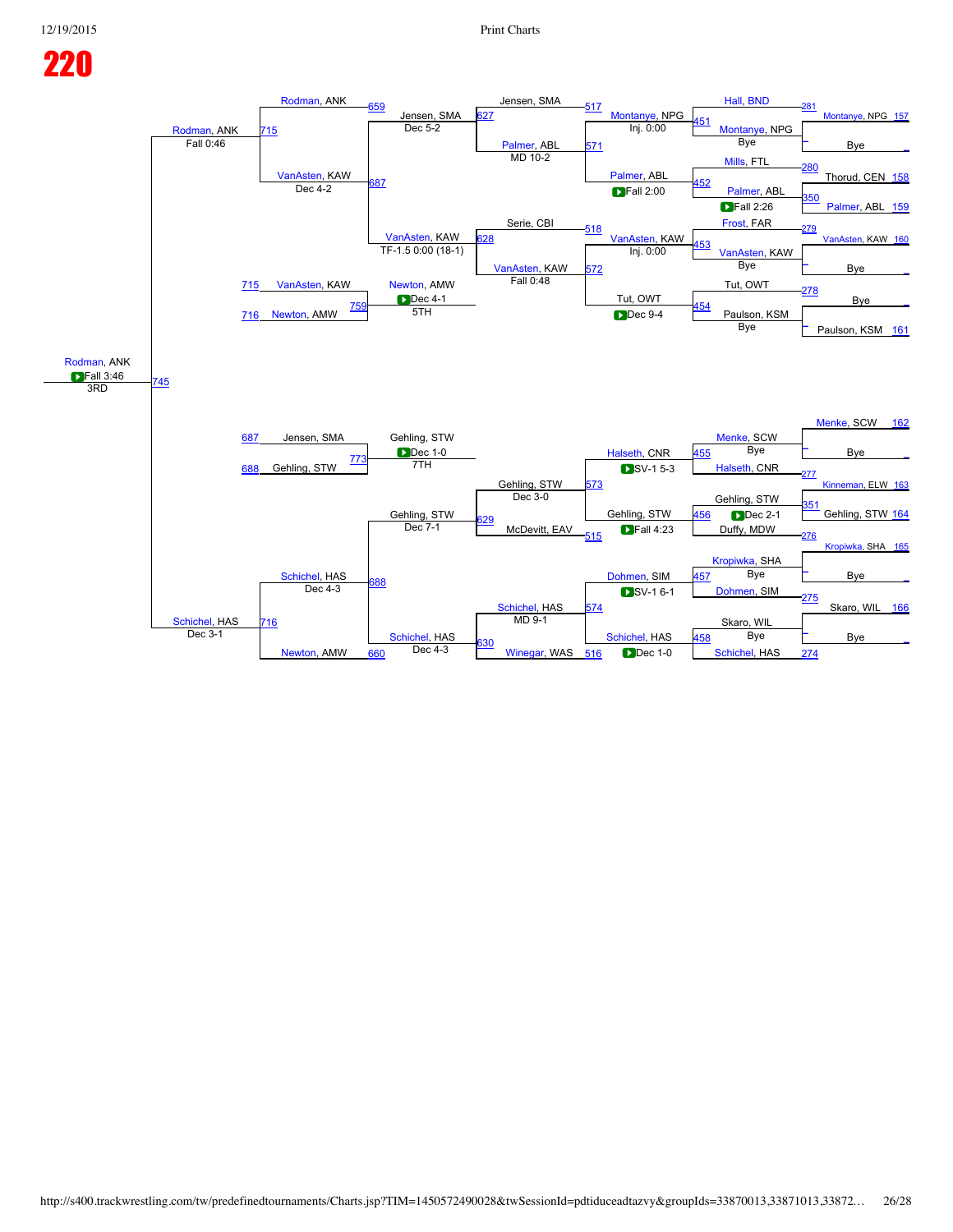